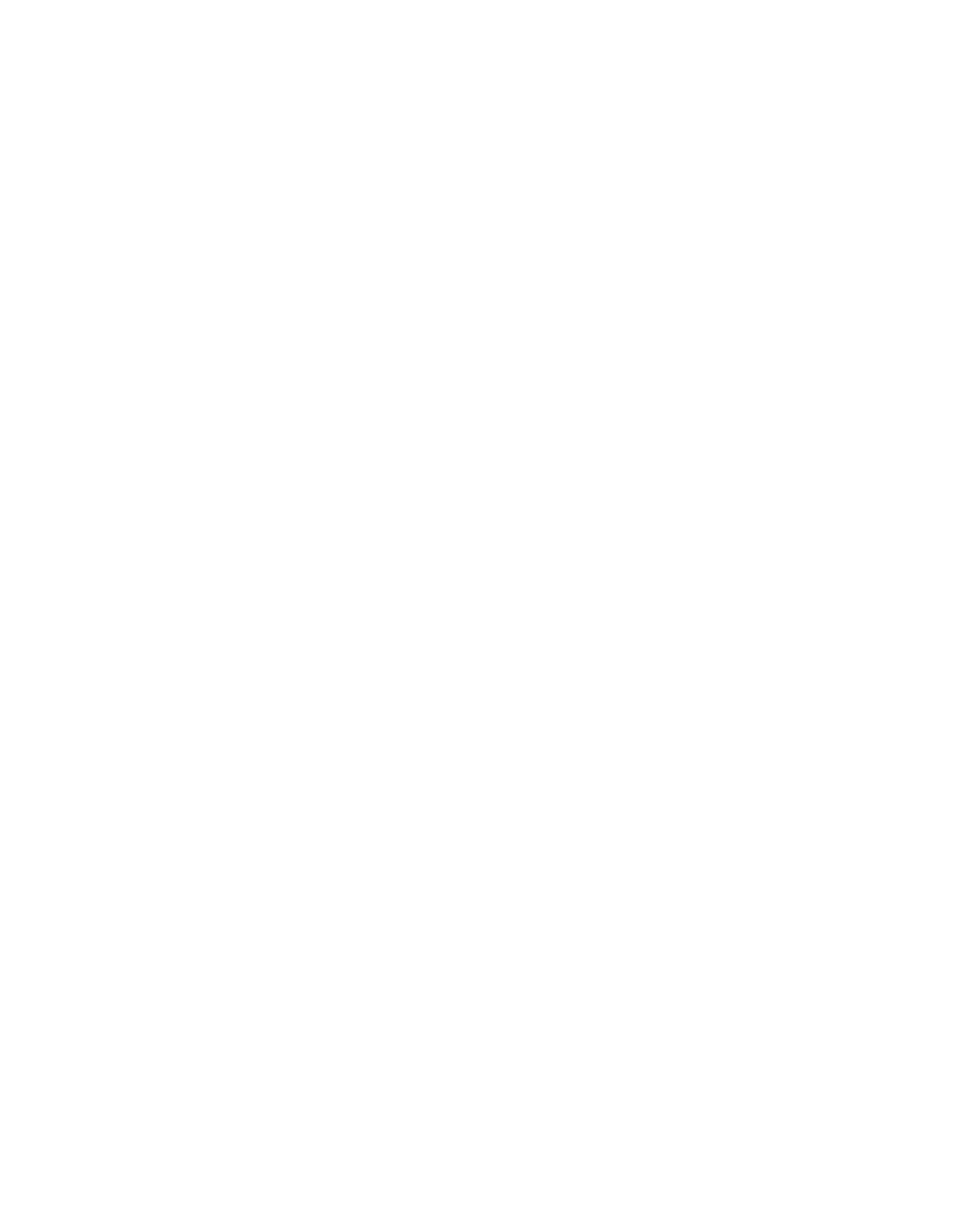## IAS The Tax Institute

"Your Complimentary Deduction Detector"

Thank you for choosing the professionals at IAS The Tax Institute to prepare your taxes. Please complete this Deduction Detector to organize your income tax documentation and information which will enable us to prepare your tax return accurately utilizing our proven tax-savings strategies.

## **To Begin:**

Mandatory: Please provide your credit card payment information:

\* MasterCard \* \* Visa \* \* Discover \* \* American Express \*

Credit Card Number: \_\_\_\_\_\_\_\_\_\_\_\_\_\_\_\_\_\_\_\_\_\_\_\_\_\_\_\_\_\_\_\_\_\_\_\_\_\_\_\_\_\_\_\_\_\_\_\_\_\_\_\_\_\_\_\_

Expiration Date:  $\frac{1}{2}$ 

Signature: \_\_\_\_\_\_\_\_\_\_\_\_\_\_\_\_\_\_\_\_\_\_\_\_\_\_\_\_\_\_\_\_\_\_\_\_\_\_\_\_

#### **The Process:**

- In lieu of a credit card, a deposit check of \$99 is required. Checks should be made out to "IAS Tax Institute".
- Your credit card will not be charged until your tax returns have been prepared and completed.
- Tax clients that are active members will receive a \$50 discount from the total preparation fee.
- You will be notified of the final preparation fee and any balance due after your returns are prepared, along with the results of your tax returns. (Tax Preparation Fee Schedule is located on the last page of this booklet.)
- Upon payment, we will send via UPS your completed tax returns (and copies for your files) to sign with instructions to file your return with the IRS.
- Completed Deduction Detectors that are received by March 15, 2009 should be processed and completed in approximately one week.

#### Our Guarantee

If the Tax Institute prepared your 2008 return and if the information you provided us was accurate and complete, the Tax Institute will pay any interest and penalties levied by the IRS that were a result of our errors made during preparation. A fully completed Deduction Detector is essential to ensure an accurate tax return! Call The Tax Institute if you need help with completing this organizer.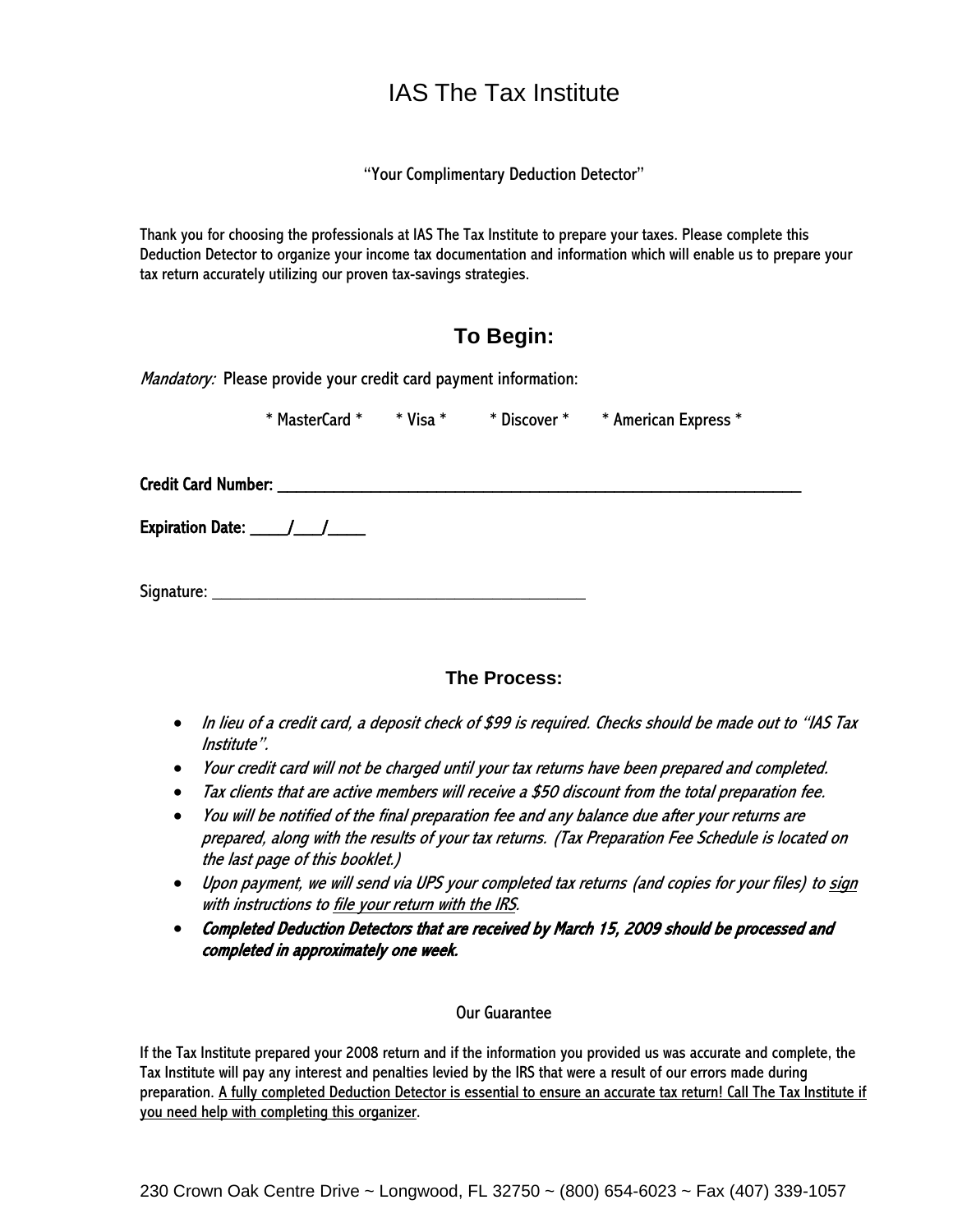# **Quick-Finder for Completing Applicable Tax Sections**

*Not all sections will apply to you. Use this guide to quickly determine and locate which sections do apply.* 

|                          | $(\sqrt{)}$ SECTION 1 (page 1):          | Personal Info-Applicable to ALL                                                                                                                                                                                      |
|--------------------------|------------------------------------------|----------------------------------------------------------------------------------------------------------------------------------------------------------------------------------------------------------------------|
|                          | $\big)$ SECTION 2 (page 4):              | <b>Installment Sales/Sales of Business Property</b>                                                                                                                                                                  |
| (                        | <b>SECTION 3</b> (page 5):               | Sales of Stocks/Mutual Funds/Bonds/Real Estate                                                                                                                                                                       |
| (                        | $\sum$ SECTION 4 (page 7):               | "Estimated Tax Payments" to Federal/State for 2008                                                                                                                                                                   |
| (                        | $\sum$ SECTION 5 (page 8):               | <b>Personal Tax Deductions/Credits:</b><br><b>IRAs/SEPs/SIMPLE Plans</b><br><b>Moving Expenses</b><br>$\bullet$<br>Self-Employed Health Insurance Premiums/HSAs<br>Child/Day Care Expenses<br>Alimony                |
|                          | $\big)$ SECTION 6 (page 10):             | <b>Itemized Deductions:</b><br><b>Medical Expenses</b><br>Real Estate/State Taxes Paid<br>$\bullet$<br>Mortgage Interest on Main/Secondary Home; Refi<br>Points<br><b>Charity Contributions</b><br>Casualties/Thefts |
|                          | $\sum$ SECTION 7 (page 13):              | Un-reimbursed <b>EMPLOYEE</b> (job) Expenses                                                                                                                                                                         |
| (                        | $\overline{\text{SECTION 8}}$ (page 16): | <b>Miscellaneous Deductions</b>                                                                                                                                                                                      |
|                          | $\sum$ SECTION 9 (page 17):              | <b>Small Business Income/Expenses</b>                                                                                                                                                                                |
| $\overline{\mathcal{L}}$ | <b>SECTION 10</b> (page 22):             | <b>Rental Property Income/Expenses</b>                                                                                                                                                                               |
| $\overline{\mathcal{L}}$ | <b>SECTION 11</b> (page 23):             | Farm Income/Expenses                                                                                                                                                                                                 |
|                          | <b>SECTION 12</b> (page 25):             | College Tuition/Interest Expenses; Additional Information<br>to convey to preparer.                                                                                                                                  |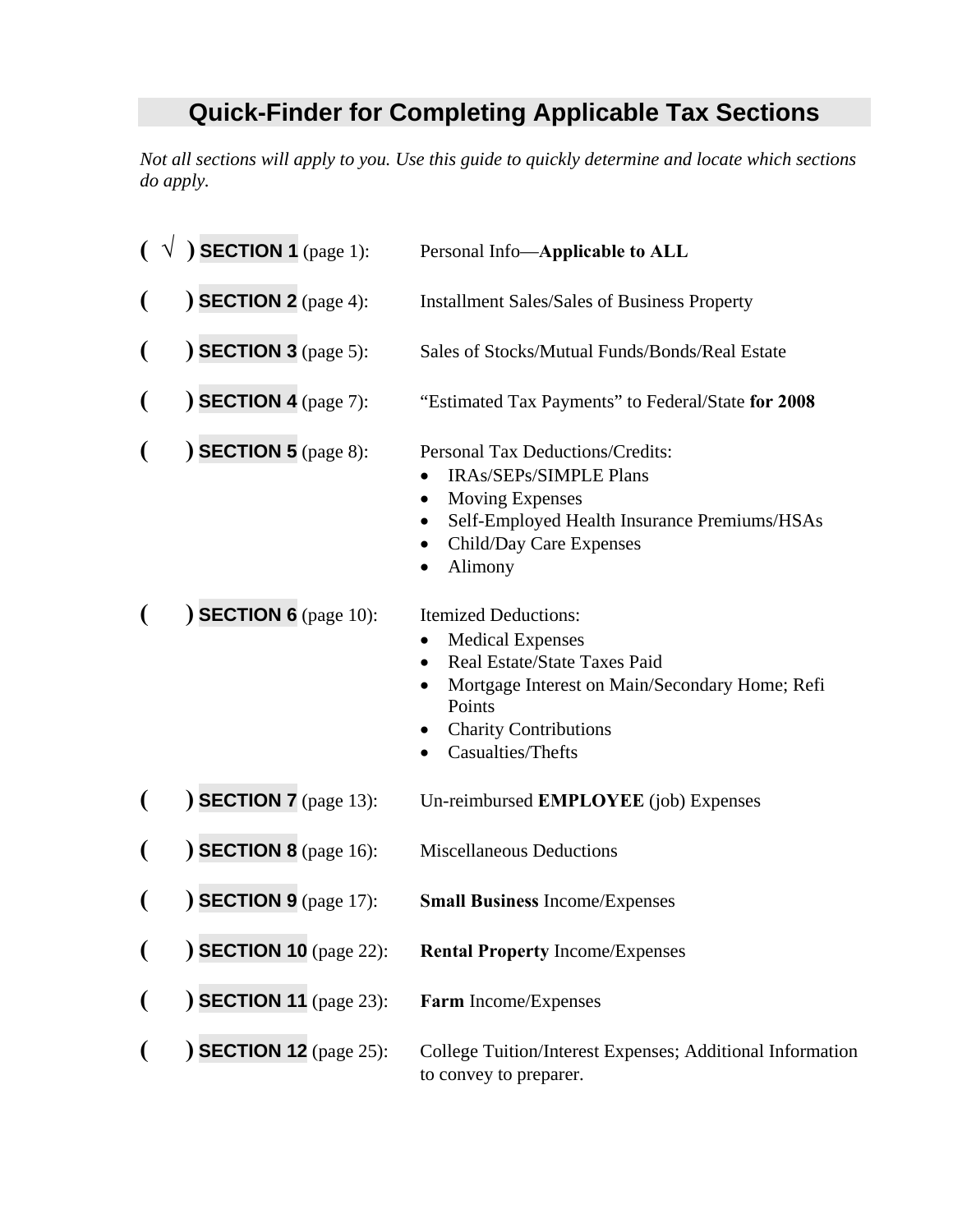#### Membership ID #\_\_\_\_\_\_\_\_\_\_\_\_\_\_\_\_\_\_\_\_\_\_

## **Personal Information SECTION 1**

*Call 1-800-654-6023 if you have questions while completing this Deduction Detector* 

|          | Taxpayer:                                                                                                                                                                                     | Spouse:                                                                  |
|----------|-----------------------------------------------------------------------------------------------------------------------------------------------------------------------------------------------|--------------------------------------------------------------------------|
|          | <b>Middle Initial:</b>                                                                                                                                                                        | Middle Initial:_____<br>Occupation:<br>Date of birth:_____/_____/19_____ |
|          |                                                                                                                                                                                               | Extension: ________ E-Mail: ___________________                          |
|          |                                                                                                                                                                                               |                                                                          |
|          |                                                                                                                                                                                               |                                                                          |
|          |                                                                                                                                                                                               |                                                                          |
|          | <b>Federal Filing Status</b> (Please check <b>one</b> of the following):                                                                                                                      |                                                                          |
|          | $( ) 1$ Single                                                                                                                                                                                |                                                                          |
|          | 2 Married filing jointly                                                                                                                                                                      |                                                                          |
|          | ) 3 Married filing separately<br>Check this box if you <b>did not</b> live with your spouse at any time during 2008()                                                                         |                                                                          |
|          | Check this box if spouse will itemize deductions on his/her separate return<br>( ) 4 Head of household<br>If the qualifying person is a child but not your dependent, complete the following: |                                                                          |
| $\left($ | 5 Qualifying window (er) (must have dependent child)                                                                                                                                          | Child's name $\_\_$<br>( ) 2007                                          |
|          | <b>Dependents</b> (Please list, <i>do not include your spouse</i> ):                                                                                                                          | $#$ of months<br>lived in home                                           |

If you would like any refund directly deposited in your Bank Acct. (must be joint acct. if MFJ) include the following information for that account: (check one) Checking Checking Savings Routing #\_\_\_\_\_\_\_\_\_\_\_\_\_\_\_\_\_\_\_\_\_\_\_\_\_\_\_\_\_ Account #\_\_\_\_\_\_\_\_\_\_\_\_\_\_\_\_\_\_\_\_\_\_\_\_\_\_\_\_\_\_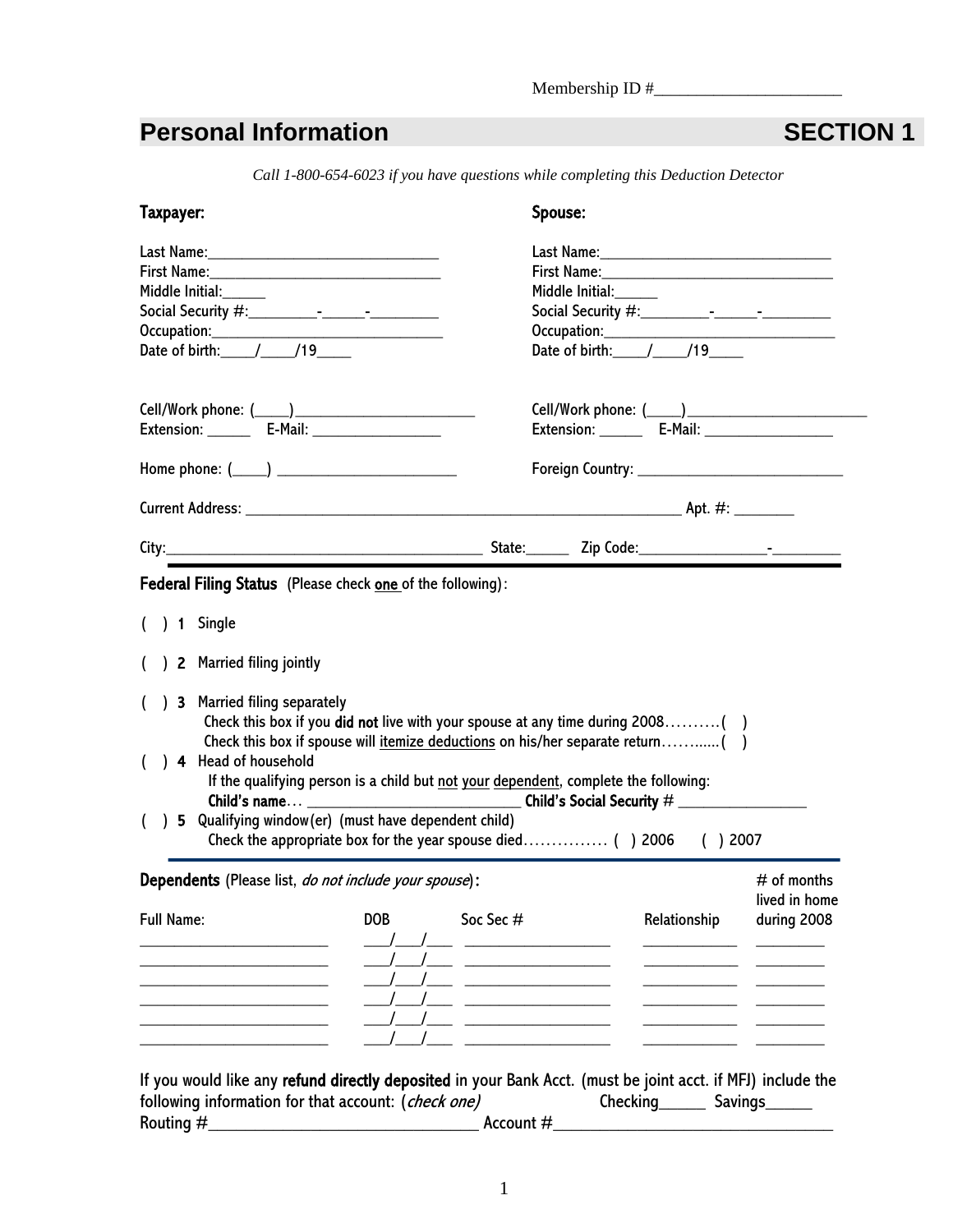# **Personal Information SECTION 1**

| Did your dependent(s) live with you all year or are they full-time COLLEGE STUDENTS?<br>Yes $( )$ No $( )$ |                                                                                  |  |                                                                                                                                                                                                                                                                                                                                                                                                                                                                                                                                                                                         |  |
|------------------------------------------------------------------------------------------------------------|----------------------------------------------------------------------------------|--|-----------------------------------------------------------------------------------------------------------------------------------------------------------------------------------------------------------------------------------------------------------------------------------------------------------------------------------------------------------------------------------------------------------------------------------------------------------------------------------------------------------------------------------------------------------------------------------------|--|
|                                                                                                            | If not, please explain: (list name (s) of dependents and reason as applicable)   |  |                                                                                                                                                                                                                                                                                                                                                                                                                                                                                                                                                                                         |  |
|                                                                                                            | Do you want \$3 to go to the Presidential Election Campaign Fund?                |  |                                                                                                                                                                                                                                                                                                                                                                                                                                                                                                                                                                                         |  |
|                                                                                                            | Taxpayer Yes () No ()                                                            |  | $S$ pouse Yes $( )$ No $( )$                                                                                                                                                                                                                                                                                                                                                                                                                                                                                                                                                            |  |
|                                                                                                            | If you are permanently and totally disabled, check the appropriate box:          |  |                                                                                                                                                                                                                                                                                                                                                                                                                                                                                                                                                                                         |  |
|                                                                                                            | Taxpayer Yes () No ()                                                            |  | Spouse Yes () No ()                                                                                                                                                                                                                                                                                                                                                                                                                                                                                                                                                                     |  |
|                                                                                                            | If you are legally blind, check the appropriate box: (attach doctor's statement) |  |                                                                                                                                                                                                                                                                                                                                                                                                                                                                                                                                                                                         |  |
|                                                                                                            | Taxpayer Yes () No ()                                                            |  | $S$ pouse Yes $( )$ No $( )$                                                                                                                                                                                                                                                                                                                                                                                                                                                                                                                                                            |  |
|                                                                                                            | Are you being claimed as a dependent on someone else's tax return?               |  |                                                                                                                                                                                                                                                                                                                                                                                                                                                                                                                                                                                         |  |
|                                                                                                            | Taxpayer Yes () No ()                                                            |  | Spouse Yes () No ()                                                                                                                                                                                                                                                                                                                                                                                                                                                                                                                                                                     |  |
|                                                                                                            |                                                                                  |  |                                                                                                                                                                                                                                                                                                                                                                                                                                                                                                                                                                                         |  |
|                                                                                                            | <b>Decedent:</b> (Regarding deceased taxpayers during the past year)             |  |                                                                                                                                                                                                                                                                                                                                                                                                                                                                                                                                                                                         |  |
|                                                                                                            |                                                                                  |  | Taxpayer Date of death  11. The Spouse Date of death The Text                                                                                                                                                                                                                                                                                                                                                                                                                                                                                                                           |  |
| <b>State Income Tax Information:</b>                                                                       |                                                                                  |  |                                                                                                                                                                                                                                                                                                                                                                                                                                                                                                                                                                                         |  |
|                                                                                                            |                                                                                  |  | Enter your state (or foreign country) of residence as of December 31, 2008: ________________________                                                                                                                                                                                                                                                                                                                                                                                                                                                                                    |  |
|                                                                                                            | Or were you a resident of above state (or country) for part of the year?         |  | Were you a resident of above state (or country) for the entire tax year? Yes $( )$ No $( )$<br>Yes $( )$ No $( )$                                                                                                                                                                                                                                                                                                                                                                                                                                                                       |  |
|                                                                                                            | Date established residence in state (or foreign country) above:                  |  | $\overline{\phantom{a}}$ $\overline{\phantom{a}}$ $\overline{\phantom{a}}$ $\overline{\phantom{a}}$ $\overline{\phantom{a}}$ $\overline{\phantom{a}}$ $\overline{\phantom{a}}$ $\overline{\phantom{a}}$ $\overline{\phantom{a}}$ $\overline{\phantom{a}}$ $\overline{\phantom{a}}$ $\overline{\phantom{a}}$ $\overline{\phantom{a}}$ $\overline{\phantom{a}}$ $\overline{\phantom{a}}$ $\overline{\phantom{a}}$ $\overline{\phantom{a}}$ $\overline{\phantom{a}}$ $\overline{\$<br>Which state (or foreign country) did you reside before this change?_________________________________ |  |
|                                                                                                            |                                                                                  |  |                                                                                                                                                                                                                                                                                                                                                                                                                                                                                                                                                                                         |  |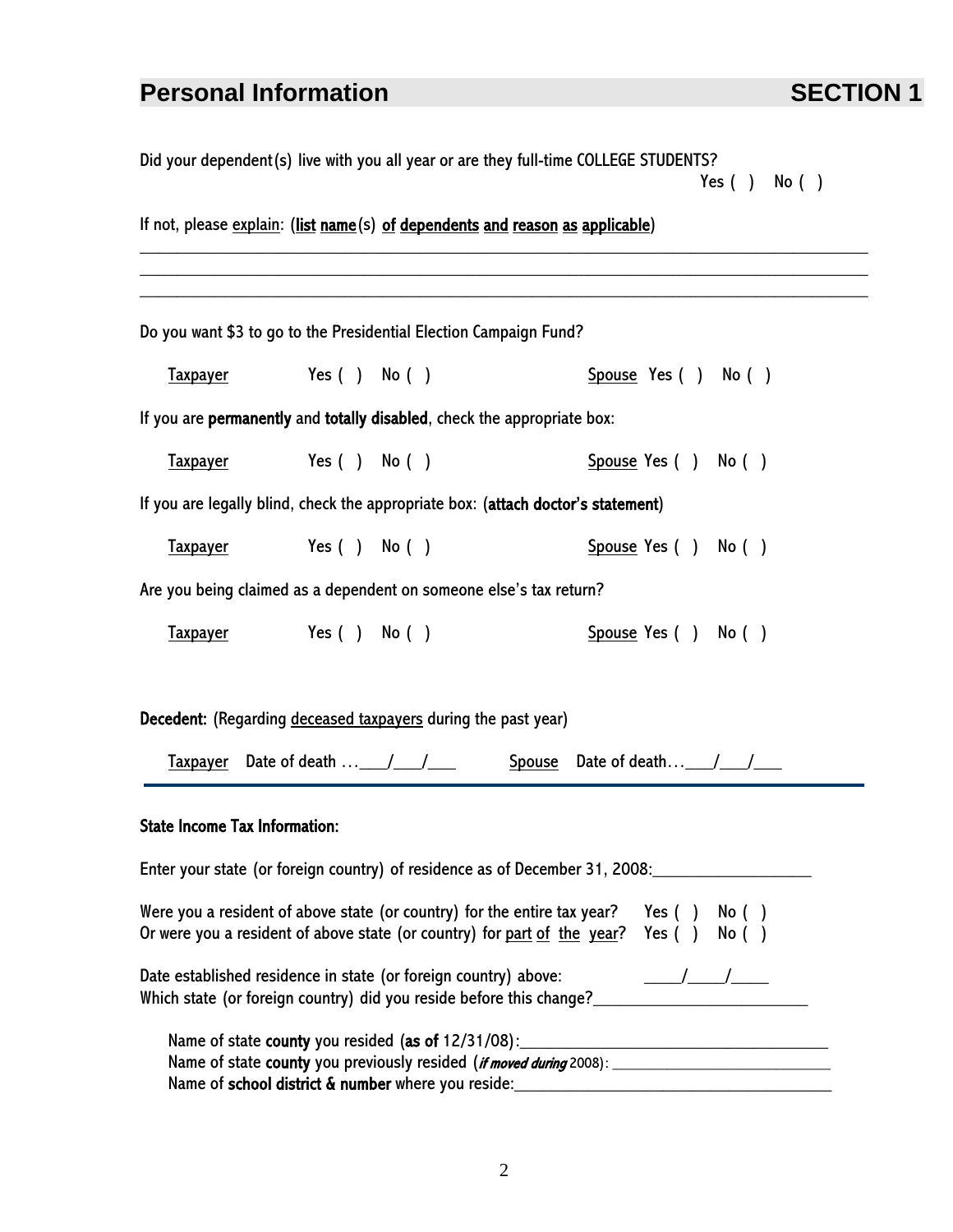## **Personal Information Contract Contract SECTION 1**

Checklist for Sources of Income and Documents Needed: Please provide the following-

- $\Box$  2007 Tax Returns—photocopy (unless prepared by IAS)
- □ WAGES: **W-2 Forms**—all copies
- INTEREST/DIVIDENDS: 1099-INT/1099-DIV Forms
- **STATE/LOCAL INCOME TAX REFUNDS: Form 1099-G**
- $\Box$  ALIMONY PAYMENTS RECEIVED: **Amount:**  $$$
- SELF-EMPLOYMENT OR COMMISSIONS: Forms 1099-MISC complete page (17)
- □ SALES OF STOCKS, BONDS & MUTUAL FUNDS: Forms 1099-B Please complete worksheet on page (5) or provide Cost Basis Statement. *(Mandatory)*
- $\Box$  SALES OF BUSINESS EQUIPMENT, FURNITURE OR MACHINERY: Please complete worksheet on page (4).
- D PENSION/IRA DISTRIBUTIONS: Forms 1099-R (Indicate 'rollover' amounts in "Additional Comments/Information Section", page 25)
- PARTNERSHIP, ROYALTIES, CORPORATIONS & TRUST INCOME/(loss): K-1 Forms
- RENTAL INCOME RECEIVED: Complete page (22)
- EXTERM INCOME RECEIVED: Forms 1099-PATR, 1099-G complete page (23)
- UNEMPLOYMENT COMPENSATION: Form 1099-G
- □ SOCIAL SECURITY OR RAILROAD RETIREMENT BENEFITS: Form SSA-1099 or RRB-1099
- □ SALE OR PURCHASE OF REAL ESTATE: Provide "closing statements" for ALL property either **bought** or sold during 2008. See pages (4), (5), and (6)
- □ GAMBLING/LOTTERY WINNINGS: Forms W-2G if not available, provide source & amount received:\_\_\_\_\_\_\_\_\_\_\_\_\_\_\_\_\_\_\_\_\_\_\_\_\_\_\_\_\_\$\_\_\_\_\_\_\_\_\_\_\_\_
- $\Box$  MISCELLANEOUS INCOME: not listed elsewhere. Please list source (s) and amount (s) received:

 $\sim$  5  $\sim$  5  $\sim$  5  $\sim$  5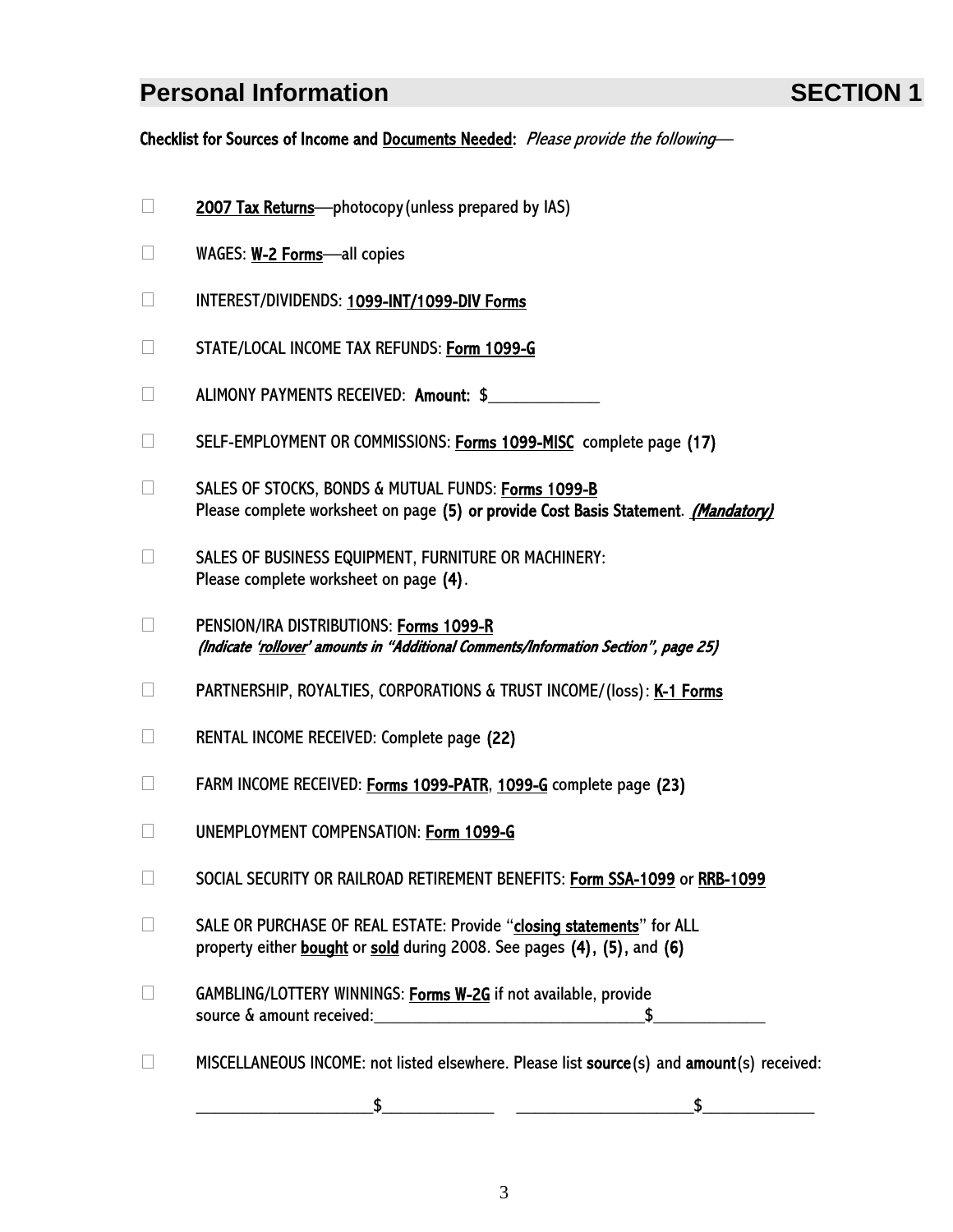## **Installment & Business Property Sales SECTION 2**

#### Installment Sales (Only):

If you have sold any real estate property and are receiving "installment" payments from the buyer, please furnish a copy of the amortization schedule showing amount of principal and interest income received last year. In addition, please provide the name, address and social security number of the buyer. (mandatory)

| Type of Property: ( ) Land ( ) Rental Property ( ) Residence        |
|---------------------------------------------------------------------|
|                                                                     |
|                                                                     |
|                                                                     |
| <b>Type of Property:</b> ( ) Land ( ) Rental Property ( ) Residence |

#### Sale of Business Equipment, Furniture, Machinery, and Vehicles:

|                    | Date     | Date |                    | <b>Cost Plus</b>       |
|--------------------|----------|------|--------------------|------------------------|
| <b>Description</b> | Acquired | Sold | <b>Sales Price</b> | <b>Expense of Sale</b> |
|                    |          |      | S                  | S                      |
|                    |          |      |                    |                        |
|                    |          |      |                    |                        |
|                    |          |      |                    |                        |
|                    |          |      |                    |                        |
|                    |          |      |                    |                        |

Name of business under which assets were sold:

If Business Property was sold under an "installment agreement", please provide the following information: (mandatory)

| Address:                     |                                        |
|------------------------------|----------------------------------------|
| Social Security $\#$ _______ |                                        |
| Interest Income received: \$ | <b>Principal Payments received: \$</b> |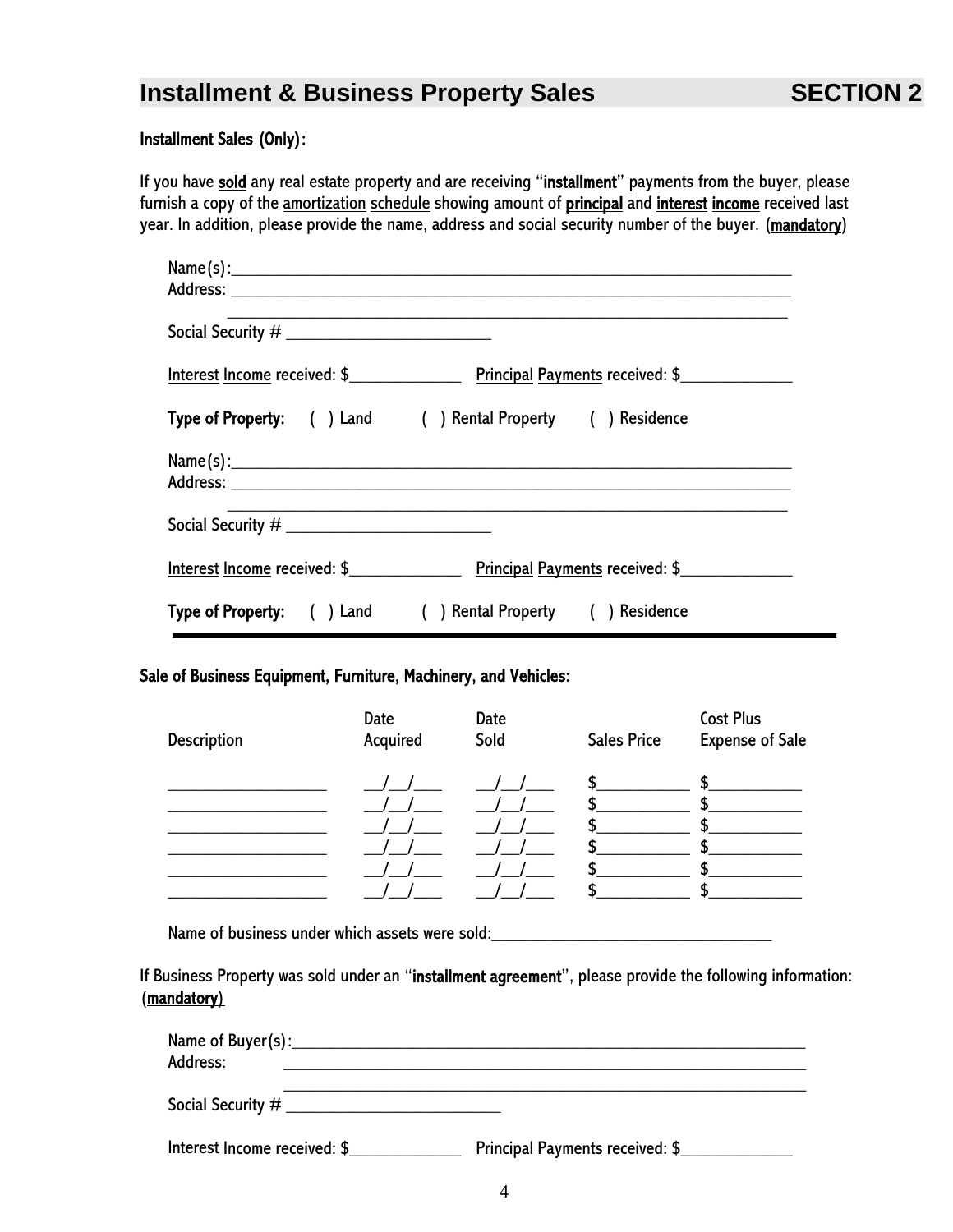## **Sales of Stocks / Mutual Funds / Real Estate SECTION 3**

#### Sales of Stocks, Bonds, Mutual Funds and other Securities:

(Be sure to enclose copies of Forms 1099-B furnished by your broker) If you include an "Average Cost Basis" summary from your brokerage, you can skip the following section.

| <b>Description of Security:</b><br>Number of shares sold & name | Date<br>Acquired | Date<br>Sold  | <b>Sales</b><br>Price | <b>Original</b><br><b>Cost Basis</b>                                                                                                                                                                                                                                                                                |
|-----------------------------------------------------------------|------------------|---------------|-----------------------|---------------------------------------------------------------------------------------------------------------------------------------------------------------------------------------------------------------------------------------------------------------------------------------------------------------------|
|                                                                 |                  | $\frac{1}{2}$ |                       | $\frac{1}{2}$ $\frac{1}{2}$ $\frac{1}{2}$ $\frac{1}{2}$ $\frac{1}{2}$ $\frac{1}{2}$ $\frac{1}{2}$ $\frac{1}{2}$ $\frac{1}{2}$ $\frac{1}{2}$ $\frac{1}{2}$ $\frac{1}{2}$ $\frac{1}{2}$ $\frac{1}{2}$ $\frac{1}{2}$ $\frac{1}{2}$ $\frac{1}{2}$ $\frac{1}{2}$ $\frac{1}{2}$ $\frac{1}{2}$ $\frac{1}{2}$ $\frac{1}{2}$ |
|                                                                 |                  | 1/1           |                       | $\updownarrow$ $\updownarrow$                                                                                                                                                                                                                                                                                       |
|                                                                 |                  | 1/1           |                       | $\frac{1}{2}$ $\frac{1}{2}$ $\frac{1}{2}$ $\frac{1}{2}$ $\frac{1}{2}$ $\frac{1}{2}$ $\frac{1}{2}$ $\frac{1}{2}$ $\frac{1}{2}$ $\frac{1}{2}$ $\frac{1}{2}$ $\frac{1}{2}$ $\frac{1}{2}$ $\frac{1}{2}$ $\frac{1}{2}$ $\frac{1}{2}$ $\frac{1}{2}$ $\frac{1}{2}$ $\frac{1}{2}$ $\frac{1}{2}$ $\frac{1}{2}$ $\frac{1}{2}$ |
|                                                                 |                  |               |                       | $\updownarrow$ $\updownarrow$                                                                                                                                                                                                                                                                                       |
|                                                                 |                  | 1/1           |                       | $\mathsf{s}$ $\mathsf{s}$                                                                                                                                                                                                                                                                                           |
|                                                                 |                  |               |                       | $\mathsf{s}$ $\mathsf{s}$                                                                                                                                                                                                                                                                                           |
|                                                                 |                  |               | \$                    | $\sim$ 5                                                                                                                                                                                                                                                                                                            |
|                                                                 |                  |               | \$                    | \$                                                                                                                                                                                                                                                                                                                  |

( ) √ Check if "Incentive Stock Options" (ISOs/ESPPs) from employer were granted/exercised this year.

( )  $\sqrt{\frac{1}{100}}$  Check if you own Foreign Bank Accounts totaling more than \$10,000.

Sales of Real Estate (other than your primary residence): Example: Rentals, Lots, etc...

(Enclose copies of Form(s) 1099-S and Closing Statements for purchase and sale)

| <b>Description of Real Estate:</b> | Date<br>Acquired | Date<br>Sold  | <b>Sales</b><br>Price                        | Cost<br><b>Basis</b> |  |
|------------------------------------|------------------|---------------|----------------------------------------------|----------------------|--|
|                                    |                  |               | $\frac{1}{\sqrt{2}}$ $\frac{1}{\sqrt{2}}$ \$ | $\sim$               |  |
|                                    |                  |               | $11$ $11$ \$ \$                              |                      |  |
|                                    |                  | $\frac{1}{2}$ | $\sim$ $\sim$                                | $\mathbf{s}$         |  |
|                                    |                  |               | $\sim$                                       | \$                   |  |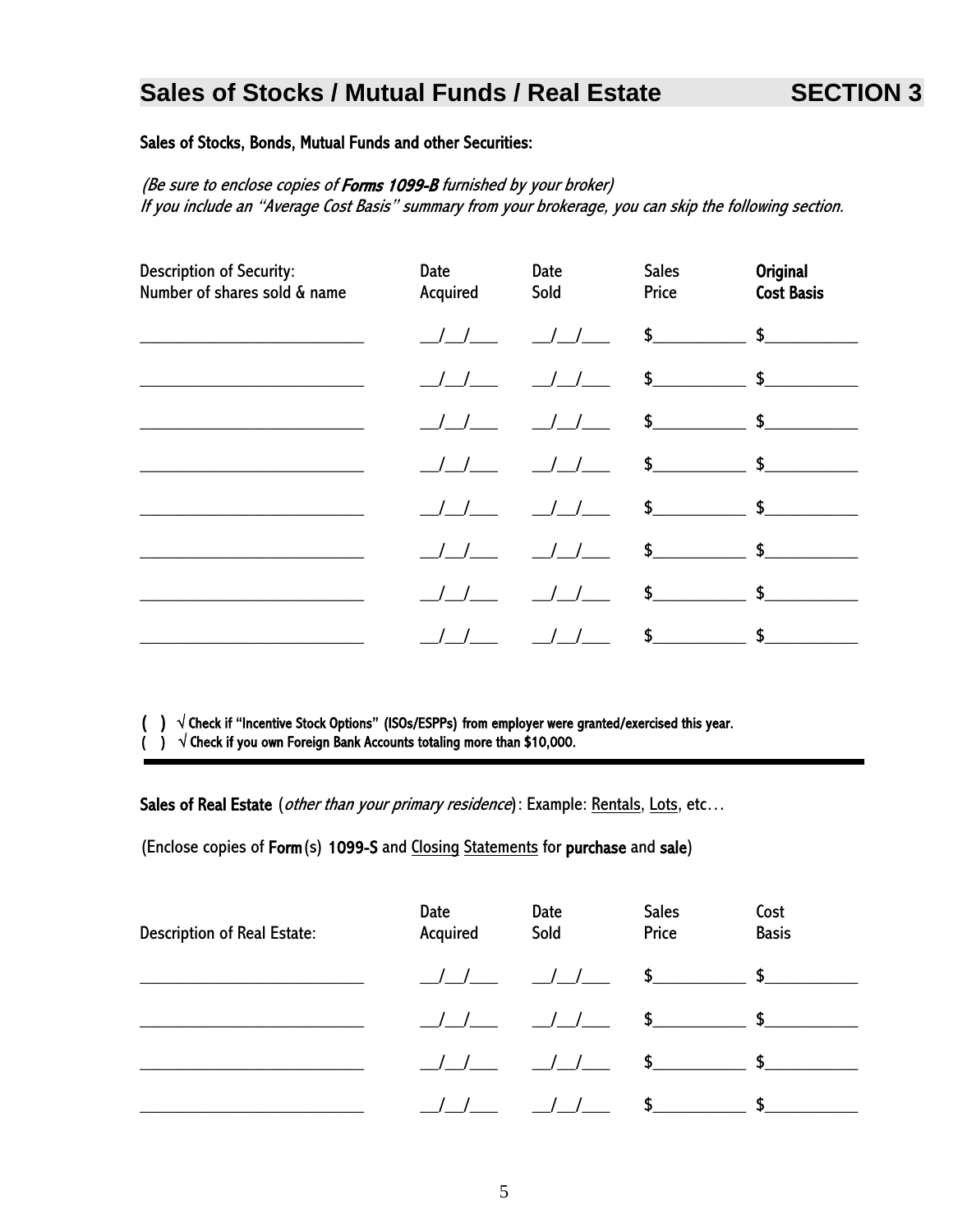## **Sale of Your Home SECTION 3**

### Sale of Your Primary Residence:

(Provide copy of closing statement for home sold AND new home purchased)

| 1) Will you be receiving periodic payments of principal or interest from this sale?() Yes () No                                                                                                                                           |
|-------------------------------------------------------------------------------------------------------------------------------------------------------------------------------------------------------------------------------------------|
| * If Yes, what is the amount (NOTE) that the buyer is financing from you?\$<br>(Please provide copy of amortization schedule indicating amounts of principal and interest<br>income received each month from the buyer of your residence) |
| No                                                                                                                                                                                                                                        |
|                                                                                                                                                                                                                                           |
| 4) Cost of old home (original cost plus capital improvements):\$                                                                                                                                                                          |
| 5) Was the property sold used as your main home for at least 2 out of the last 5 years<br>No                                                                                                                                              |
| 6) At the time of sale, who owned the home?() You<br>( ) Your Spouse<br>( ) Both of you<br>* Enter social security number of spouse at time of sale (if different from current spouse): _____-_______                                     |
| 7) Was this property ever part of a Like-Kind Exchange (section 1031)?() Yes<br>$( )$ No                                                                                                                                                  |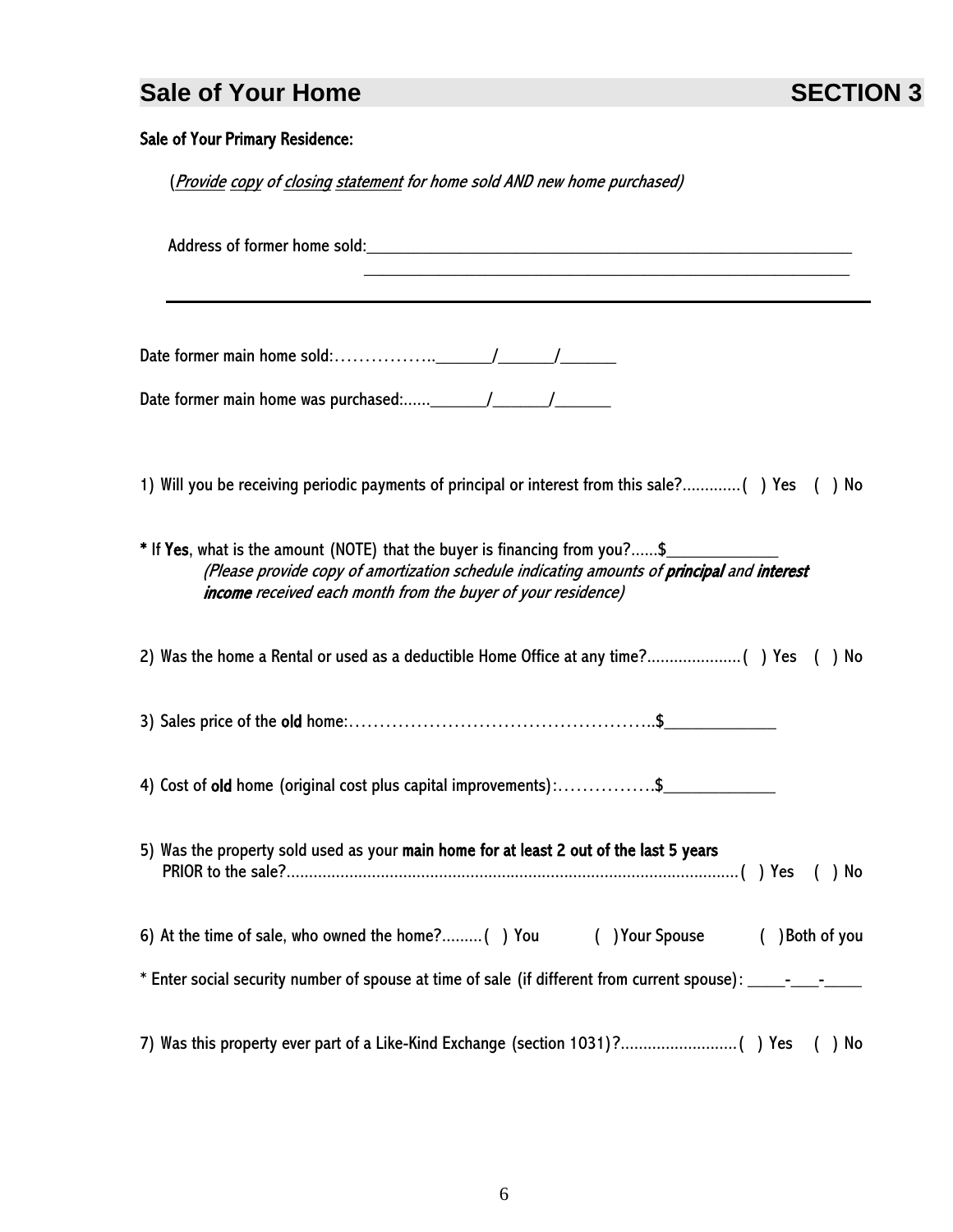## **Estimated Tax Payment for 2008 SECTION 4**

### Federal Estimated Tax Payments & Credits for Tax Year: (2008)

(Do not include federal tax withheld from W-2 Forms or balance of tax owed for '07)

| 1st Quarter due 04/16/08:                                                                                                                                                                                                                                                                                             | Date Paid: ___/___/08                                                                                  | Amount: \$ ____________  |  |
|-----------------------------------------------------------------------------------------------------------------------------------------------------------------------------------------------------------------------------------------------------------------------------------------------------------------------|--------------------------------------------------------------------------------------------------------|--------------------------|--|
| 2nd Quarter due 06/15/08:                                                                                                                                                                                                                                                                                             | Date Paid: ___/___/08                                                                                  | Amount: \$ ___________   |  |
| 3rd Quarter due 09/17/08:                                                                                                                                                                                                                                                                                             | Date Paid: ___/___/08                                                                                  | Amount: \$ ___________   |  |
| 4 <sup>th</sup> Quarter due 01/15/09:                                                                                                                                                                                                                                                                                 | Date Paid: $\frac{1}{\sqrt{1-\frac{1}{2}}}$                                                            | Amount: \$ ____________  |  |
| Add'1 pmt made for 2008:                                                                                                                                                                                                                                                                                              | Date Paid: $\frac{1}{\sqrt{1-\frac{1}{2}}}$                                                            | Amount: \$ _____________ |  |
| Amount of <u>excess tax refund</u> from 2007 tax return applied to tax year '08: \$<br>Provide copy of 2007 Federal tax return. (Unless prepared by IAS last year)                                                                                                                                                    |                                                                                                        |                          |  |
| Amount paid with 2008 Form 4868 (Automatic Extension Request): \$                                                                                                                                                                                                                                                     |                                                                                                        |                          |  |
| State Estimated Tax Payments & Credits for Tax Year: (2008)<br><u>return)</u>                                                                                                                                                                                                                                         | (Do not include state tax withheld from W-2 forms or balance of tax due and paid with prior year's tax |                          |  |
| 1st Quarter due 04/16/08:                                                                                                                                                                                                                                                                                             | Date Paid: 108                                                                                         | Amount: \$               |  |
| 2nd Quarter due 06/15/08:                                                                                                                                                                                                                                                                                             | Date Paid: ___/___/08                                                                                  | Amount: \$               |  |
| 3rd Quarter due 09/17/08:                                                                                                                                                                                                                                                                                             | Date Paid: // /08                                                                                      | Amount: \$ ___________   |  |
| 4 <sup>th</sup> Quarter due 01/15/09:                                                                                                                                                                                                                                                                                 | Date Paid: ___/___/09                                                                                  | Amount: \$               |  |
| Add'1 pmt made for 2008: Date Paid: $\frac{1}{\sqrt{2}}$                                                                                                                                                                                                                                                              |                                                                                                        | Amount: \$ _________     |  |
| Amount of excess tax refund from 2007 state return applied to tax year '08: \$<br>Provide copy of 2007 State tax return. (Unless prepared by IAS last year)                                                                                                                                                           |                                                                                                        |                          |  |
|                                                                                                                                                                                                                                                                                                                       |                                                                                                        |                          |  |
| State and local income taxes paid during 2008 for previous tax years:                                                                                                                                                                                                                                                 |                                                                                                        |                          |  |
| State: \$ _____________ tax paid for Tax Year: ____________.                                                                                                                                                                                                                                                          |                                                                                                        |                          |  |
| Local: $\frac{1}{2}$ $\frac{1}{2}$ $\frac{1}{2}$ $\frac{1}{2}$ $\frac{1}{2}$ $\frac{1}{2}$ $\frac{1}{2}$ $\frac{1}{2}$ $\frac{1}{2}$ $\frac{1}{2}$ $\frac{1}{2}$ $\frac{1}{2}$ $\frac{1}{2}$ $\frac{1}{2}$ $\frac{1}{2}$ $\frac{1}{2}$ $\frac{1}{2}$ $\frac{1}{2}$ $\frac{1}{2}$ $\frac{1}{2}$ $\frac{1}{2}$ $\frac{$ |                                                                                                        |                          |  |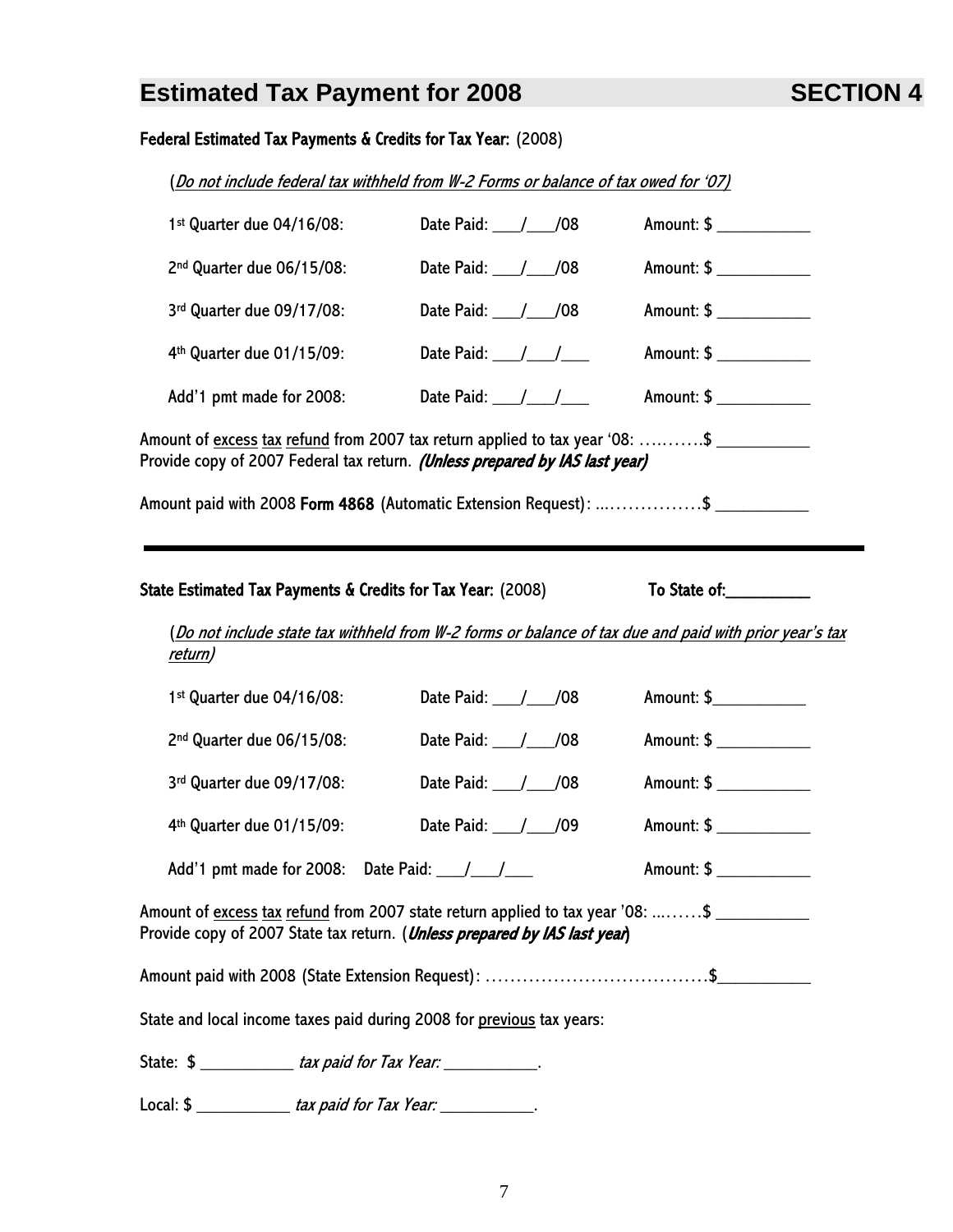## **Personal Tax Deductions / Credits SECTION 5**

| 1. 'Traditional' IRA (Individual Retirement Account) contributed for 2008 (or will contribute<br>by April 15, 2009):                                                                                                                                               |                                         |
|--------------------------------------------------------------------------------------------------------------------------------------------------------------------------------------------------------------------------------------------------------------------|-----------------------------------------|
|                                                                                                                                                                                                                                                                    | $Spouse $ \_$                           |
|                                                                                                                                                                                                                                                                    |                                         |
| 2. Roth IRA contributed for 2008 (or will by April 15, 2009):                                                                                                                                                                                                      |                                         |
|                                                                                                                                                                                                                                                                    |                                         |
| 3. SEP IRA retirement plan contributions for 2008 (if self-employed):<br>* If you plan to contribute the maximum allowable amount to SEP by tax filing deadline, please check: ()                                                                                  |                                         |
|                                                                                                                                                                                                                                                                    |                                         |
| 4. "SIMPLE" IRA plan contributions (if self-employed) for 2008:                                                                                                                                                                                                    |                                         |
|                                                                                                                                                                                                                                                                    |                                         |
| 5. Health Savings Account (HSA) and Medical Savings Account (MSA): (circle one)<br>(Don't confuse with "Flex" or "Cafeteria" plan accounts offered through your employer.)                                                                                         |                                         |
| * Number of months you had this plan in 2008: _____ Date plan started: ___/___/____<br>* Type of plan: Taxpayer (), Spouse (), or Family () (Please check one)                                                                                                     |                                         |
| 6. If self-employed (SE), and neither you nor your spouse were eligible to participate in an<br>employer-sponsored or subsidized health insurance plan, enter total amount of health<br>insurance premiums paid on behalf of yourself, your spouse and dependents: |                                         |
| * Total amount of SE Health Insurance Premiums paid during 2008:________________                                                                                                                                                                                   |                                         |
| 7. Did you incur MOVING EXPENSES due to a change in job location? () Yes<br>If "yes" complete the following:                                                                                                                                                       | $( )$ No                                |
| * Were you a member of the armed forces during time of move? () Yes                                                                                                                                                                                                | $( )$ No                                |
| * Number of miles from your OLD home to your NEW workplace:                                                                                                                                                                                                        | miles.                                  |
| * Number of miles from your OLD home to your OLD workplace: _____________                                                                                                                                                                                          | miles.                                  |
| * Total miles driven as result of move (include round trip):                                                                                                                                                                                                       | miles.                                  |
| List only the expenses you incurred to move people/belongings from old city to new city:                                                                                                                                                                           |                                         |
| * Gasoline: \$ ________________                                                                                                                                                                                                                                    | * Storage: $(30 \text{ days max})$ .\$  |
|                                                                                                                                                                                                                                                                    |                                         |
|                                                                                                                                                                                                                                                                    |                                         |
| $*$ Rental Vehicle Fees: \$                                                                                                                                                                                                                                        | * Moving Services:  \$ ________________ |

\*\* If your employer paid for or reimbursed you for any moving expenses, please include a summary.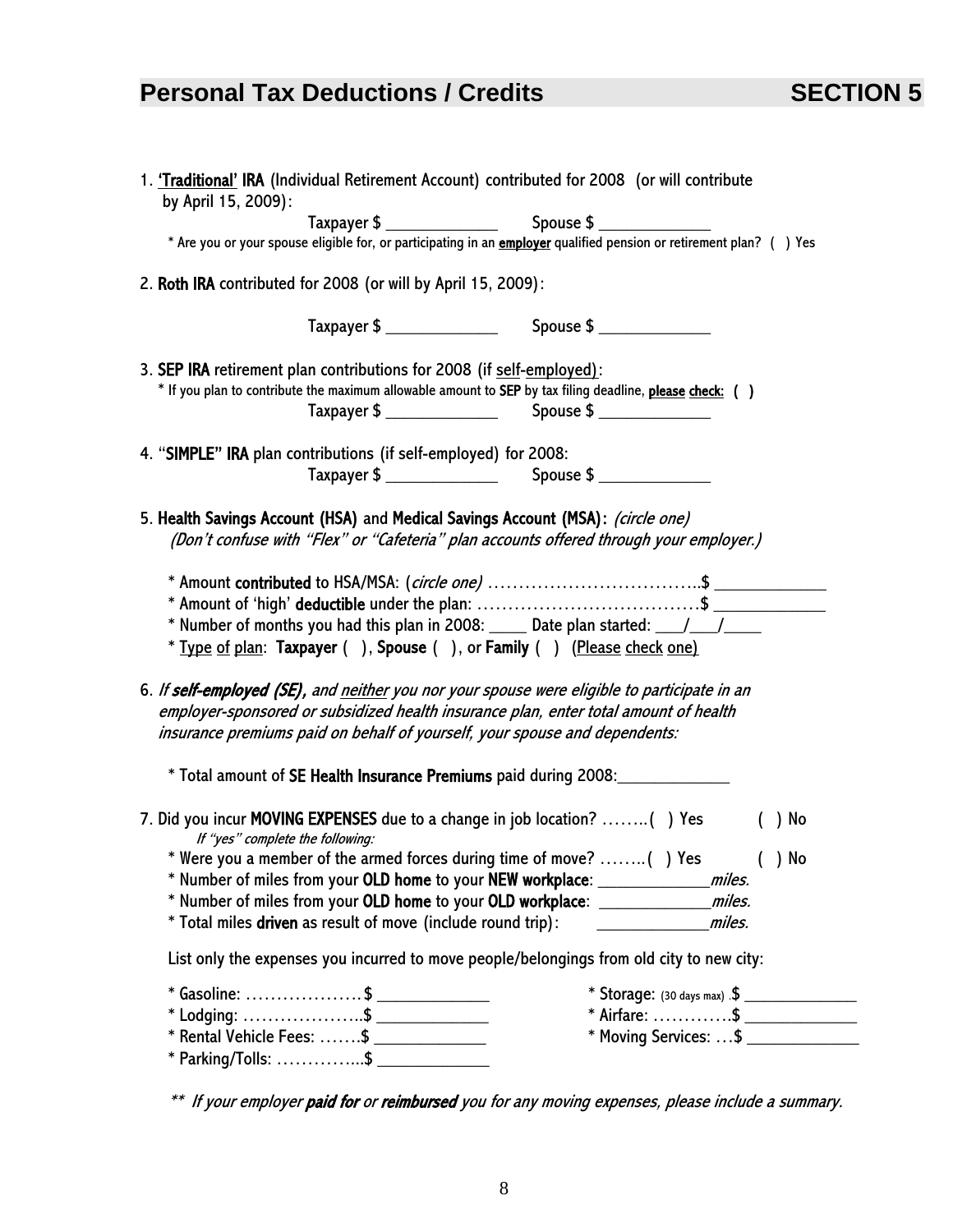## **Personal Tax Deductions / Credits SECTION 5**

| 1. If you made Qualified Energy-Efficient Improvements to your <i>primary residence</i> (ex. heat pumps,<br>A/C, solar, windows, insulation) please list: Type: ____________________________ Amount \$___________                                                                                                                                                                          |
|--------------------------------------------------------------------------------------------------------------------------------------------------------------------------------------------------------------------------------------------------------------------------------------------------------------------------------------------------------------------------------------------|
|                                                                                                                                                                                                                                                                                                                                                                                            |
| 2. Did you pay <b>ALIMONY</b> to an $ex$ -spouse during 2008? _____( $\sqrt{6}$ for Yes)                                                                                                                                                                                                                                                                                                   |
| 3. Did you pay for CHILD DAY CARE expenses during 2008 tax year? $\frac{1}{\sqrt{5}}$ ( $\sqrt{5}$ for Yes)<br>$\sqrt{\binom{*}{}}$ If yes, complete all information below to receive credit)                                                                                                                                                                                              |
|                                                                                                                                                                                                                                                                                                                                                                                            |
|                                                                                                                                                                                                                                                                                                                                                                                            |
| * Employer ID# of Social Security No. of provider: _____________________________<br>$*$ Amount paid to provider: $$$ ______________                                                                                                                                                                                                                                                        |
|                                                                                                                                                                                                                                                                                                                                                                                            |
| * Employer ID# of Social Security No. of provider: _____________________________<br>$*$ Amount paid to provider: \$                                                                                                                                                                                                                                                                        |
|                                                                                                                                                                                                                                                                                                                                                                                            |
| * Employer ID# of Social Security No. of provider: _____________________________                                                                                                                                                                                                                                                                                                           |
|                                                                                                                                                                                                                                                                                                                                                                                            |
| * Was childcare service performed in your home or provider's? __________________                                                                                                                                                                                                                                                                                                           |
| * Amount of Child Dependent Care benefits received from your employer: \$                                                                                                                                                                                                                                                                                                                  |
| 4. Qualified Adoption expenses paid: (legal fees, etc.)\$                                                                                                                                                                                                                                                                                                                                  |
| 5. Did you pay any " <b>Foreign"</b> income taxes to another country during 2008? _____( $\sqrt{ }$ for Yes)                                                                                                                                                                                                                                                                               |
| 6. Did you pay any one household employee cash wages of \$1,400 or more during                                                                                                                                                                                                                                                                                                             |
| 7. Did you purchase certain types of fuel such as Gasoline, Un-dyed Diesel or Gasohol for<br>"off-highway" business use such as: (farming, heating, or aviation)? _____( $\sqrt{ }$ for Yes)<br>Business Use: ________________ Fuel type: ________________ No. of gallons purchased: ______<br>Business Use: ________________ Fuel type: ________________ No. of gallons purchased: ______ |
| 8. Did you purchase a "new" <b>"hybrid car"</b> in 2008? _____( $\sqrt{}$ for Yes)                                                                                                                                                                                                                                                                                                         |

\*Please Year, Make, Model of Qualifying Hybrid AND date of purchase:\_\_\_\_\_\_\_\_\_\_\_\_\_\_\_\_\_\_\_\_\_\_\_\_\_\_\_\_\_\_\_\_\_\_\_\_\_\_\_\_\_\_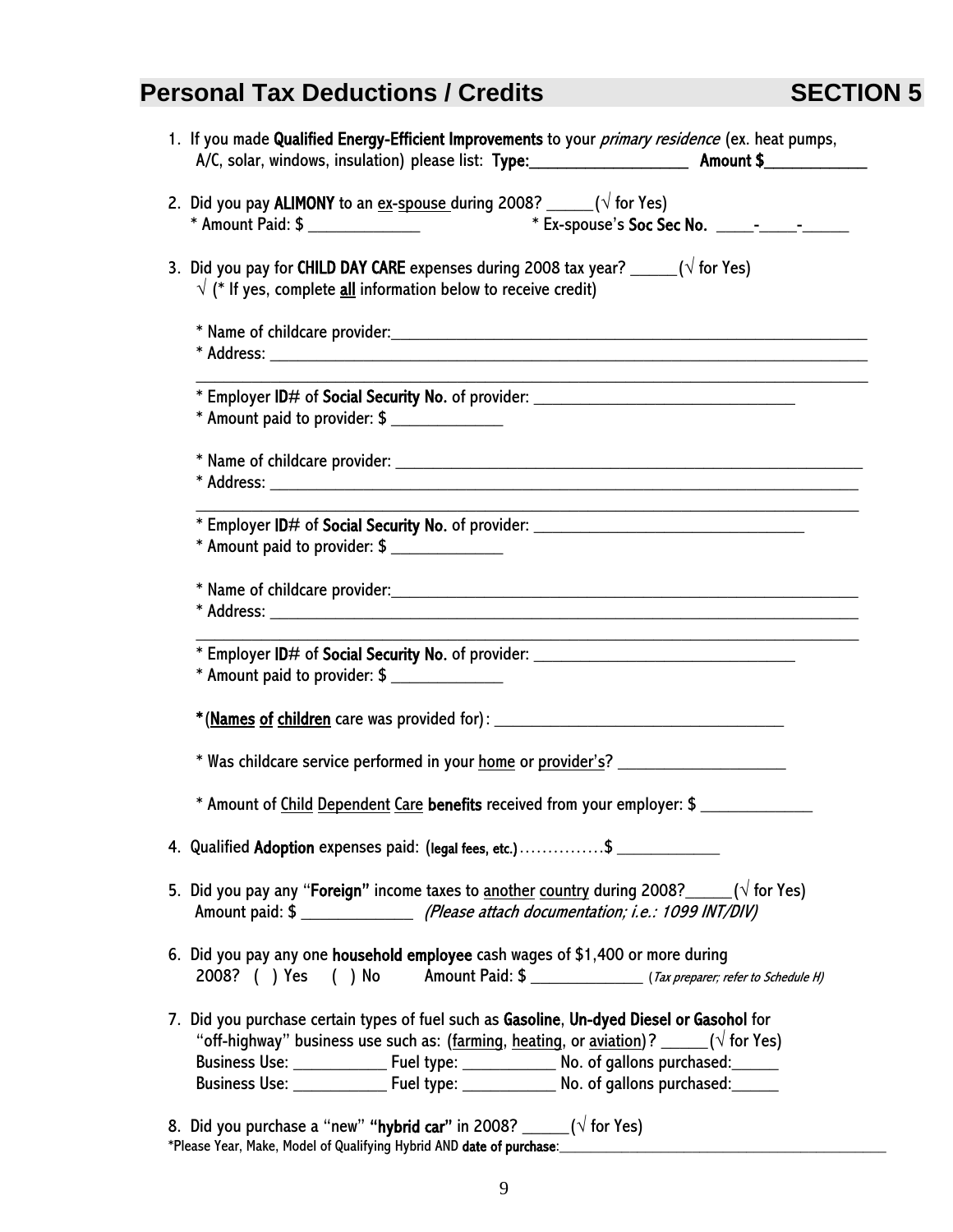## **Personal Itemized Deductions SECTION 6**

Medical Expenses: (NON-reimbursed / Not through Employer Plan)

| 1.                                                            |                                                                              |
|---------------------------------------------------------------|------------------------------------------------------------------------------|
|                                                               | 2. a) Health Insurance Premiums (including Medicare Part B) \$               |
| ** Do Not Include premiums paid with employer-provided plan** |                                                                              |
|                                                               |                                                                              |
|                                                               |                                                                              |
| 4.                                                            |                                                                              |
| 5.                                                            |                                                                              |
| 6.                                                            |                                                                              |
| 7.                                                            |                                                                              |
| 8.                                                            |                                                                              |
|                                                               |                                                                              |
|                                                               | 9. Ambulance fees & other medical transportation costs\$                     |
|                                                               | 10. Lodging due to medical necessity (up to \$50 per night per person)\$     |
|                                                               | 11. Home improvement (due to medical necessity)\$                            |
|                                                               | (Fair Market Value of home before improvement): \$                           |
|                                                               | (Fair Market Value of home after improvement): \$ __________________________ |
|                                                               | 12. Expenses for qualified long-term care ( <i>nursing home etc.</i> )\$     |
|                                                               |                                                                              |

Taxes Paid: (Do Not include tax paid on "rental properties")

| 13. a) Amount of additional state/local income taxes paid when you filed                    |
|---------------------------------------------------------------------------------------------|
| your 2007 state/local income tax return(s) during 2008\$                                    |
| b) State SALES Tax paid for "non-consumption" purchases such as                             |
| "motor vehicles" and "boats" paid in 2008: <i>(include receipts)</i> \$                     |
| **NOTE: For 2008, IRS allows a deduction for the greater of state Income Tax or Sales Tax** |
| 14. Real estate taxes paid on your primary residence\$                                      |
| 15. Real estate taxes paid on second home or vacation property\$                            |
| 16. Real estate taxes paid on land, vacant lots, etc.,\$                                    |
| 17. Vehicle registration fees (if based on "value" of vehicles)\$                           |
| 18. Other personal property taxes paid (excluding "sales tax")\$                            |
| 19. Other Taxes: (example: foreign tax paid; list type and amount)                          |
|                                                                                             |

Interest Paid: (Do Not include interest paid on "rental properties") \*Provide copies of all Form(s) 1098 and complete below:

| 20. Home mortgage interest reported to you on Form 1098\$                    |
|------------------------------------------------------------------------------|
| 21. Second Home or Vacation Home mortgage interest\$                         |
| 22. Second mortgage and/or home equity loan interest\$                       |
| 23. Home mortgage interest not reported to you on Form 1098\$                |
| (If paid to an individual, provide name, address, & social security number): |

| Name:    | Soc Sec #: |
|----------|------------|
| Address: |            |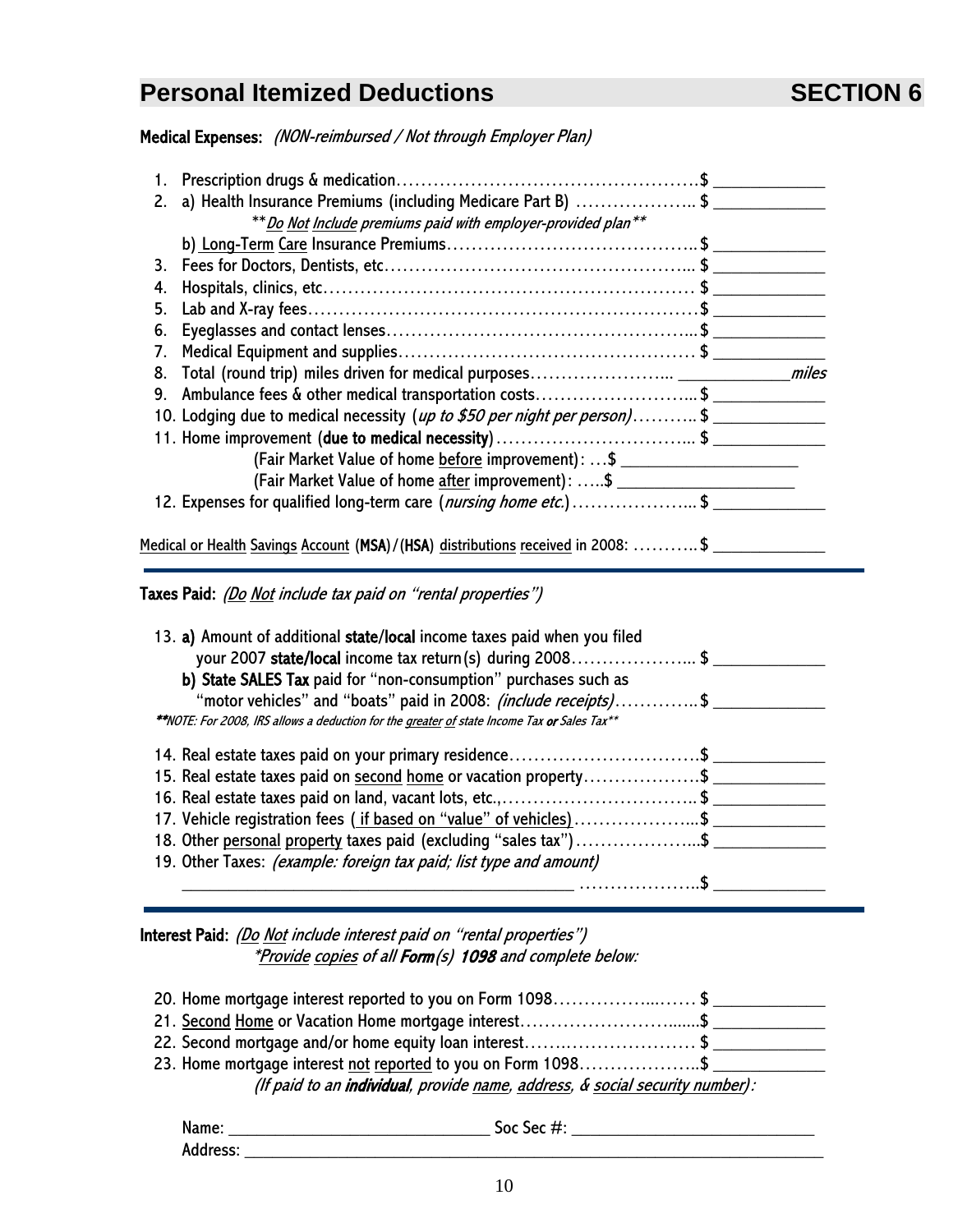## **Personal Itemized Deductions SECTION 6**

#### Interest Paid, continued:

- 1. Loan Discount/Origination Fee "Points" paid on a refi mortgage....... \$
	- a) Date of refinance …………………………………………<u>……/\_\_\_/\_\_\_</u>
	- b) Term of loan (number of years)  $\dots\dots\dots\dots\dots\dots\dots\dots\dots\dots\dots\dots$
	- c) Purpose of loan....\_

(Remember to enclose the HUD-1 Closing Statement)

- 2. Other points paid not reported on Form 1098 ................................\$
- 3. PMI (Private Mortgage Insurance paid on  $1<sup>st</sup>$  mortgages *acquired* in 2008, main home)  $\dots$ \$
- 4. Investment interest expense paid on money borrowed for the purchase of investments, such as (stocks, bonds, margin accounts and other income producing property excluding rental properties);

Investment Interest paid………………………………………… \$ \_\_\_\_\_\_\_\_\_\_\_\_

#### Charitable Contributions

Cash: (Gifts by cash, checks, or payroll deductions):

New Law: Must have and keep receipts/cancelled checks for all cash amounts donated to a charitable organization for the donation to be deductible.

| 5. Charitable contributions paid by cash, credit cards, or checks\$ |        |
|---------------------------------------------------------------------|--------|
| 6. Charitable contributions through payroll deductions\$            |        |
|                                                                     | miles. |
| 8. Parking fees, tolls, and local transportation (charitable)\$     |        |

#### Non-cash Charitable Contributions: (All property items donated; only "good used condition")

| 9. | Name & Address of Donee Organization<br>A<br><u> 1989 - Johann Barbara, martin amerikan basal dan berasal dalam basal dalam basal dalam basal dalam basal dala</u> | <b>Description of Items Donated</b> |
|----|--------------------------------------------------------------------------------------------------------------------------------------------------------------------|-------------------------------------|
|    | B<br><u> 1989 - John Stein, Amerikaansk politiker (</u>                                                                                                            |                                     |
|    |                                                                                                                                                                    |                                     |
|    | D                                                                                                                                                                  |                                     |
|    | F                                                                                                                                                                  |                                     |
|    |                                                                                                                                                                    |                                     |

(Non-cash contributions continued next page)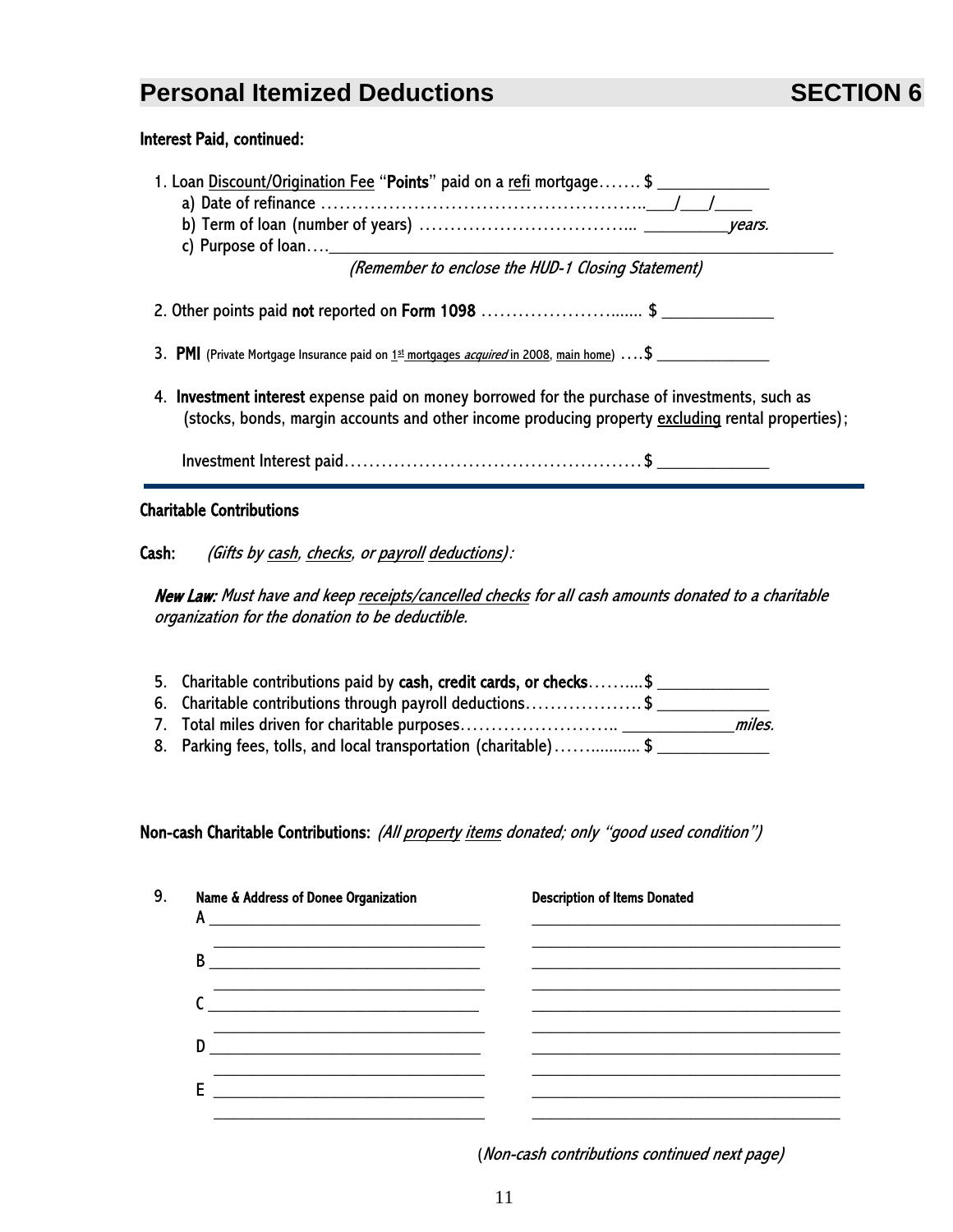## **Personal Itemized Deductions SECTION 6**

#### Non-cash Charitable Contributions, continued:

Note: If the amount you claimed as a deduction for an item is \$500 or less, you do not have to complete columns  $(d)$ ,  $(e)$ , and  $(f)$ . However, be sure to complete columns c, g, and h.

| ( c i<br>Date of<br>Contribution | (d)<br><b>Date Acquired</b><br>(month, yr) | (e)<br>How<br><b>Acquired</b> | Donor's<br>Cost | (g)<br><b>Fair Market</b><br><b>Value</b> | (h)<br>*Method for<br><b>Fair Market Value</b> |
|----------------------------------|--------------------------------------------|-------------------------------|-----------------|-------------------------------------------|------------------------------------------------|
| /08<br>A /                       |                                            |                               |                 |                                           |                                                |
| /08<br>B.                        |                                            |                               |                 |                                           |                                                |
| /08                              |                                            |                               |                 |                                           |                                                |
| /08<br>D.                        |                                            |                               |                 |                                           |                                                |
| /08<br>F.                        |                                            |                               |                 |                                           |                                                |

\* Examples of methods used in determining FMV include: Appraisal, Thrift Shop, Catalog, or Comparable Sales

 \* Items (or groups of similar items) for which you claimed a deduction for more than \$5,000 per item or group may require a "certified written appraisal". Attach copy of complete appraisal to this page if applicable.

#### Casualties and Thefts:

|                                   | <i>(Please Check)</i> Personal-Use Property () | OR | Trade/Business-Use Property () |              |
|-----------------------------------|------------------------------------------------|----|--------------------------------|--------------|
| <b>Description of properties:</b> |                                                |    |                                |              |
|                                   | <b>Description</b>                             |    | <b>Location</b>                | Date of Loss |
| Property $A$                      |                                                |    |                                | 708          |
| <b>Property B</b>                 |                                                |    |                                | /08          |

|                                                                                  | (A) | (B) |
|----------------------------------------------------------------------------------|-----|-----|
| 2. Cost or basis of each property\$                                              |     |     |
| 3. Insurance or Reimbursement\$<br>4. Fair market value just before              |     |     |
| casualty or theft\$                                                              |     |     |
| 5. Fair market value after<br>casualty or theft <i>(ex: total loss = \$0)</i> \$ |     |     |

NOTE: Net Casualty Loss must be greater than 10% of Adjusted Gross Income(AGI) plus \$100 to be deductible.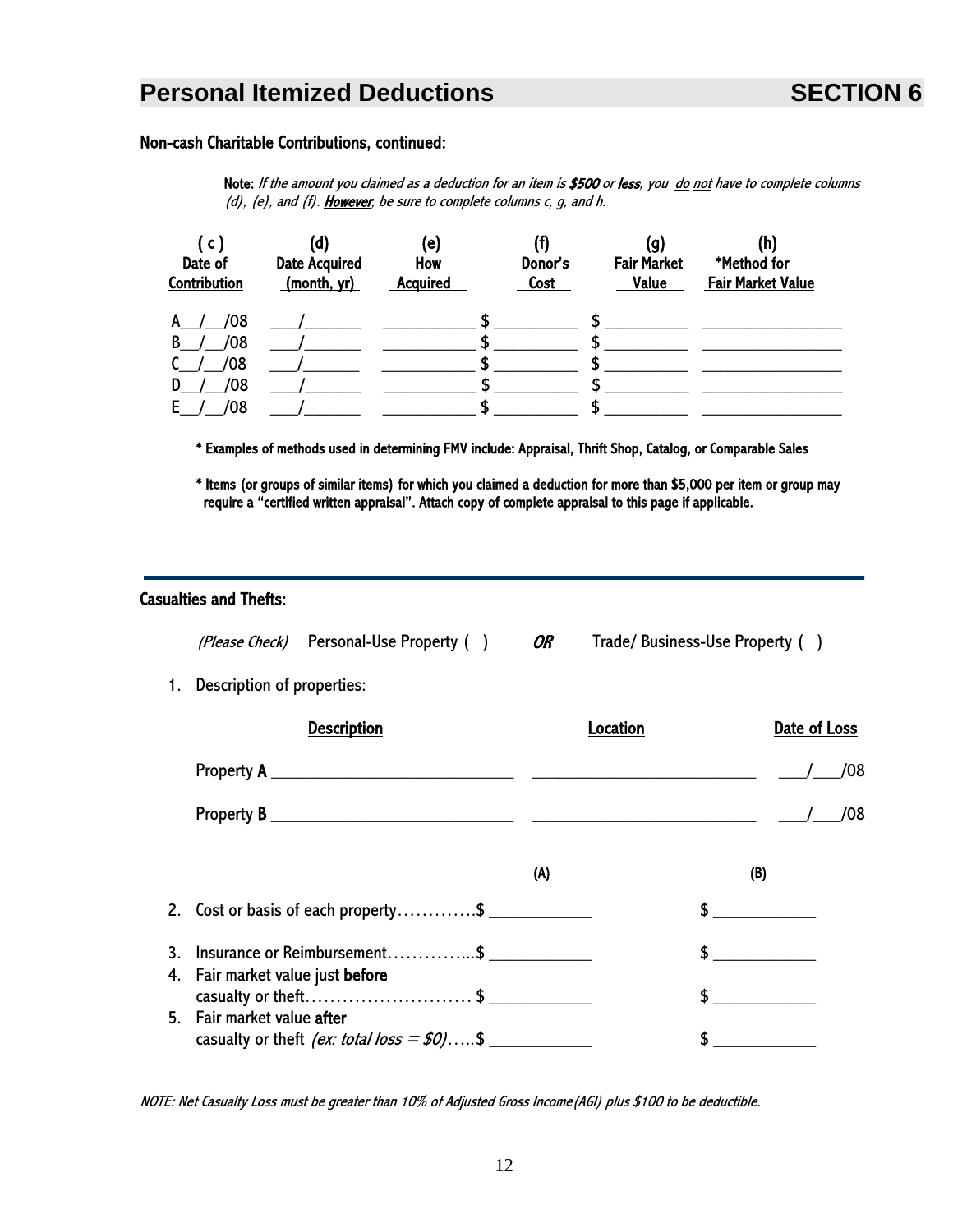## **Un-Reimbursed Employee Expenses SECTION 7**

### Job-Related Expenses:

 Note: Please do not list Self-Employment "Small Business" expenses on this page (go to SECTION 9, page 17). You are an "employee" if your income is reported on Form W-2 rather than Form 1099-MISC.

|                                                                                                                                                                                                                             | <u>Taxpayer:</u>     | Spouse:            |
|-----------------------------------------------------------------------------------------------------------------------------------------------------------------------------------------------------------------------------|----------------------|--------------------|
| 1. Parking fees, tolls, & local transportation\$<br>(Do not include expenses for commuting back and forth to work)                                                                                                          |                      |                    |
|                                                                                                                                                                                                                             |                      |                    |
|                                                                                                                                                                                                                             |                      |                    |
| Gifts to clients (\$25 per person max.) \$<br>3.                                                                                                                                                                            |                      |                    |
| 4.                                                                                                                                                                                                                          |                      |                    |
| 5.                                                                                                                                                                                                                          |                      |                    |
| Supplies or small hand tools for work (Teacher? $\Diamond$ ) \$<br>6.                                                                                                                                                       |                      | $\sim$             |
| 7. Cellular phone (____% used for work)                                                                                                                                                                                     |                      |                    |
|                                                                                                                                                                                                                             |                      |                    |
| 8. Meals and entertainment expenses\$                                                                                                                                                                                       |                      |                    |
| 9.                                                                                                                                                                                                                          |                      | $\frac{1}{1}$ days |
|                                                                                                                                                                                                                             |                      |                    |
|                                                                                                                                                                                                                             |                      |                    |
| 12. Uniforms and protective clothing & shoes\$                                                                                                                                                                              |                      |                    |
| 13. Job hunting expense (same occupation):<br>(Example: Resume prep, employment agency fees, travel)  \$                                                                                                                    |                      |                    |
| a) Reimbursement received from your employer for above (non-meal) expenses that was not included<br>as wages in box 1 Form W-2. Include any amount reported under code "L" included in box 13, Form<br>$W-2: \ldots$        |                      |                    |
|                                                                                                                                                                                                                             |                      |                    |
|                                                                                                                                                                                                                             |                      |                    |
|                                                                                                                                                                                                                             |                      |                    |
| condition for your employment, AND use it regularly and exclusively for business (job) purposes?                                                                                                                            |                      |                    |
|                                                                                                                                                                                                                             |                      |                    |
| 14. *As an employee, did you maintain an office in the home <i>for the convenience of your employer</i> , as a<br>15. *Was your office in home the principal place of business and used for any job trade including for the |                      |                    |
| storage of inventory or product samples?                                                                                                                                                                                    | ( $\sqrt{}$ for Yes) |                    |

 $\rule{1em}{0.15mm}$  ( $\sqrt{}$  for Yes)

\* If you answered 'Yes' to the questions #14, #15, AND #16, complete Home Office section, next page.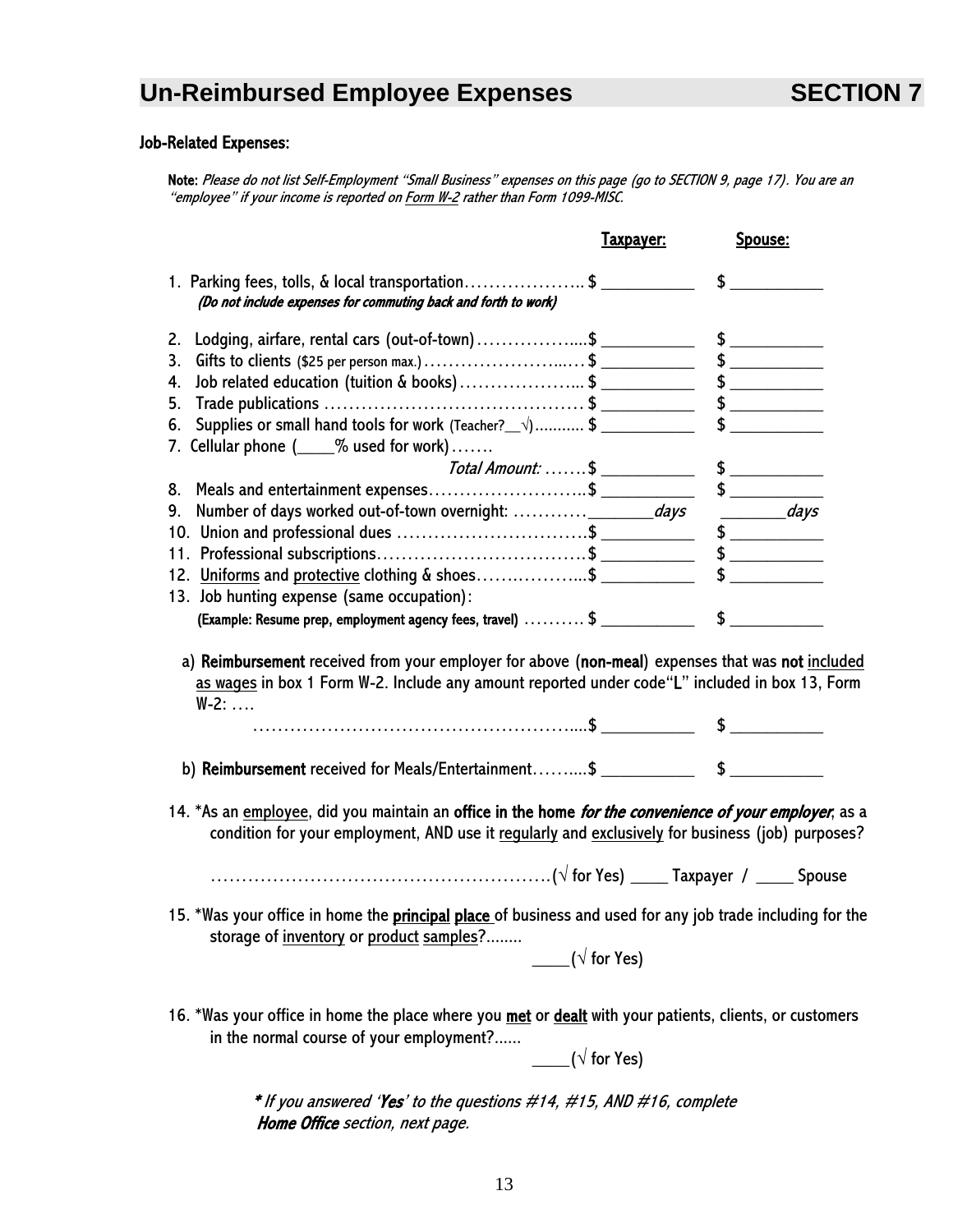## **Un-Reimbursed Employee Expenses SECTION 7**

Home Office Deductions for Job: (Required by employer as a condition for employment)

| 3. Was your home used for child day care business? $\rule{1em}{0.15mm}$ ( $\sqrt{6}$ for Yes)<br>(If yes, complete the following):                                                                                                                                                                               |                |
|------------------------------------------------------------------------------------------------------------------------------------------------------------------------------------------------------------------------------------------------------------------------------------------------------------------|----------------|
|                                                                                                                                                                                                                                                                                                                  |                |
|                                                                                                                                                                                                                                                                                                                  |                |
| 4. Total wages earned in 2008 from this occupation \$<br>5. Percent of wages earned from the business use of this home ___________%                                                                                                                                                                              |                |
| 6. Homeowner's or Renter's Insurance premiums paid\$<br>7. Repairs and Maintenance expense (home) \$<br>8. Utilities (electric, gas, water, heat) "Do not include phone"\$ ____________________<br>9. Rent paid on home <i>(total amount for year during "office use")</i> \$<br>10. Other expenses and amounts: |                |
| 12. Original Cost of home (purchase price plus improvements)\$<br>14. Home Improvements (affecting office) made last year:<br>(Do not include amounts for painting, maintenance, or repairs)                                                                                                                     |                |
| Date Improved:<br><b>Description of Improvement:</b>                                                                                                                                                                                                                                                             | <b>Amount:</b> |
| /08                                                                                                                                                                                                                                                                                                              |                |
| /08<br><u> 1989 - Johann Barbara, margaret eta idazlea (h. 1989).</u>                                                                                                                                                                                                                                            |                |
| $/$ /08                                                                                                                                                                                                                                                                                                          |                |

### Equipment and Other Assets Purchased for Job:

15. If you purchased any "assets" such as computers, software, office equipment, furniture, or machinery for use in your job during the past tax year complete the following: (Note: Use of these items must be required as a condition of employment)

|        |        | Percent of           |
|--------|--------|----------------------|
| Asset: | Price: | <b>Business use:</b> |
|        |        | $\%$                 |
|        |        | %                    |
|        |        | %                    |
|        |        | %                    |
|        |        | %                    |
|        |        |                      |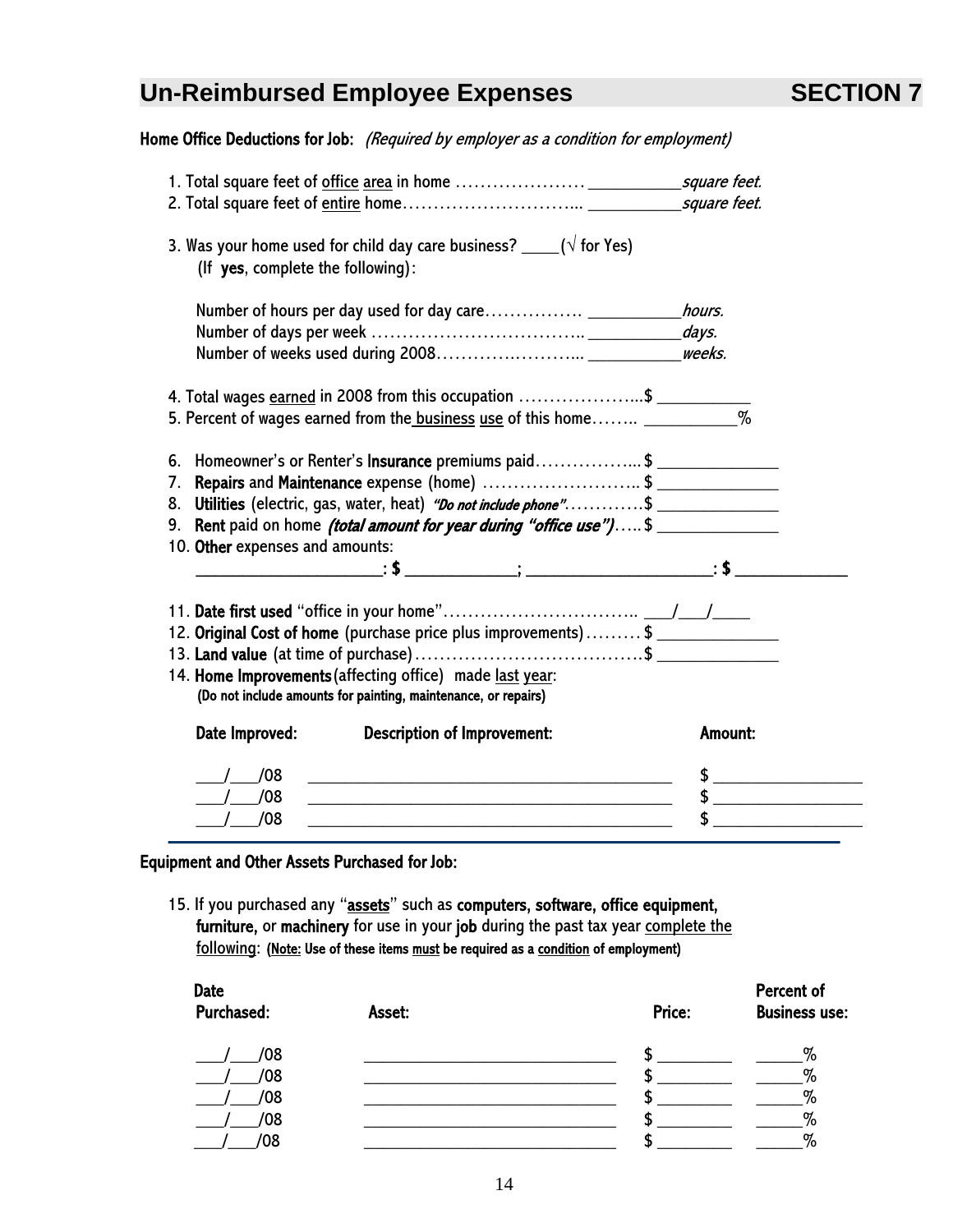## **Un-Reimbursed Employee Expenses SECTION 7**

### Vehicle Expenses: (Job-related only)

1. Did you have non-commuting driving expenses for your job that your employer did not reimburse you for? \_\_\_\_\_\_( $\sqrt{ }$  for Yes) If <u>yes</u> complete the following:

|                                                    | Faxpaver: |       |
|----------------------------------------------------|-----------|-------|
|                                                    |           |       |
|                                                    |           |       |
|                                                    |           |       |
| d) Type of vehicle (car, van, truck, etc)          |           |       |
|                                                    | miles     | miles |
| f) <b>Job</b> "on business" miles driven for year  | miles     | miles |
|                                                    | miles     | miles |
| h) Other (personal) miles driven for the year $\_$ | miles     | miles |
| i) Average daily commuting miles (to work)         | miles     | miles |

#### \*\*("Total Miles" refers to personal, business, and commuting miles combined driven last year)

|                                                           |  | ( ) No   |
|-----------------------------------------------------------|--|----------|
|                                                           |  | $( )$ No |
|                                                           |  | ( ) No   |
| 5. If your employer provided you with a vehicle,          |  |          |
| is personal use during 'off duty' hours permitted? () Yes |  | ( ) No   |

#### Actual Vehicle Expenses: (Optional)

#### (\* Lines 6-10 optional if using the "Standard Mileage Rate" per-mile allowance)

|                                                                                                             | <b>Taxpayer:</b> | Spouse: |
|-------------------------------------------------------------------------------------------------------------|------------------|---------|
| $*$ 6. Gasoline, oil, repairs, insurance\$                                                                  |                  |         |
| $*7.$ Vehicle registration fees\$                                                                           |                  |         |
| *8. Vehicle lease payments (total for year)\$                                                               |                  |         |
| *9. Original (cost) or Lease Value of vehicle\$                                                             |                  |         |
| *10. Fair Market Value of vehicle on date first                                                             |                  |         |
|                                                                                                             |                  |         |
| 11. Did either you or your spouse receive any reimbursement for the business use of                         |                  |         |
| a) If "Yes", enter amount received \$                                                                       |                  |         |
| 12. Was reimbursement included as wage income on your (W-2) Form? (If "Yes", check:)<br>Taxpayer ( ) Spouse |                  |         |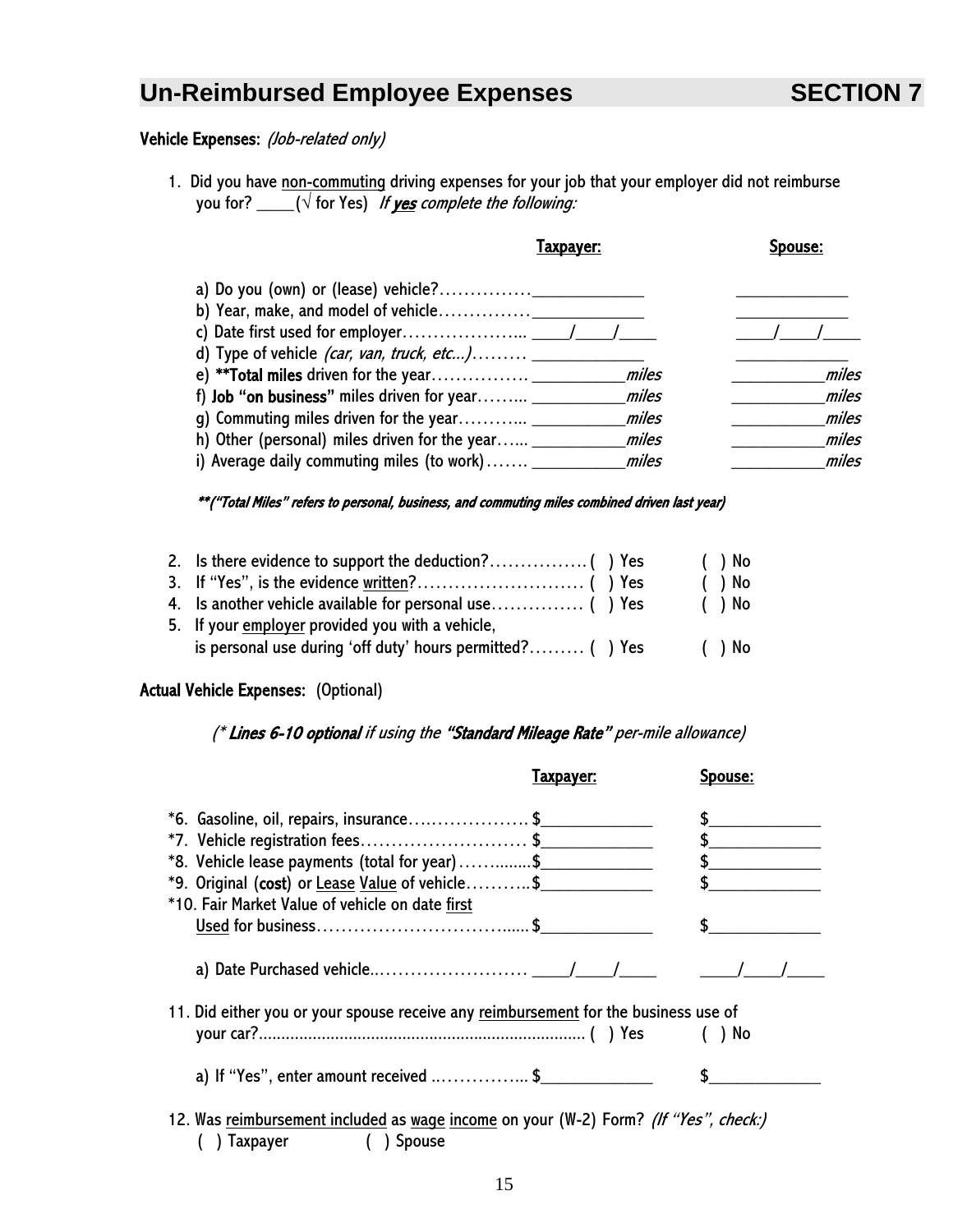# **Miscellaneous Personal Deductions SECTION 8**

|                                                                                                                                                                    | 1. Appraisal fees to determine casualty loss or charitable contribution\$       |  |
|--------------------------------------------------------------------------------------------------------------------------------------------------------------------|---------------------------------------------------------------------------------|--|
| 2. Cost of clerical help and/or office rent in connection with managing                                                                                            |                                                                                 |  |
| 3. If you used your home computer to manage your investments which<br>produce taxable income, enter:                                                               |                                                                                 |  |
| 4. Fees paid to broker, bank, trustee, or similar agent to collect taxable bond<br>interest or dividends on shares of stock. (Do not include fees paid to a broker |                                                                                 |  |
|                                                                                                                                                                    | 5. Hobby expenses (up to the amount of <u>hobby income</u> received)\$          |  |
|                                                                                                                                                                    | 6. Investment counsel & advisory fees re: (management of investments)\$         |  |
|                                                                                                                                                                    | 7. Legal fees (only incurred to produce or collect taxable income)\$            |  |
|                                                                                                                                                                    | 8. Loss on deposits in an insolvent or bankrupt financial institution\$         |  |
|                                                                                                                                                                    | 9. Repayments of income previously included as income in a prior year\$         |  |
|                                                                                                                                                                    | 10. Safe Deposit Box rental (used for storing taxable income producing items)\$ |  |
| NOTE: If IAS prepared taxes for you in 2008 we will automatically deduct these fees for you.                                                                       | 11. Tax Preparation Fees (including accounting & electronic filing fees)\$      |  |
|                                                                                                                                                                    |                                                                                 |  |

Other Miscellaneous Deductions: (not subject to a 2% floor of Adjusted Gross Income)

| 13. Federal estate tax paid on decedent's income reported on this return\$ |  |
|----------------------------------------------------------------------------|--|
|----------------------------------------------------------------------------|--|

| 14. Gambling losses (to the extent of gambling income reported this year)\$ |  |
|-----------------------------------------------------------------------------|--|
| (Include Form W-2G "Certain Gambling Winnings")                             |  |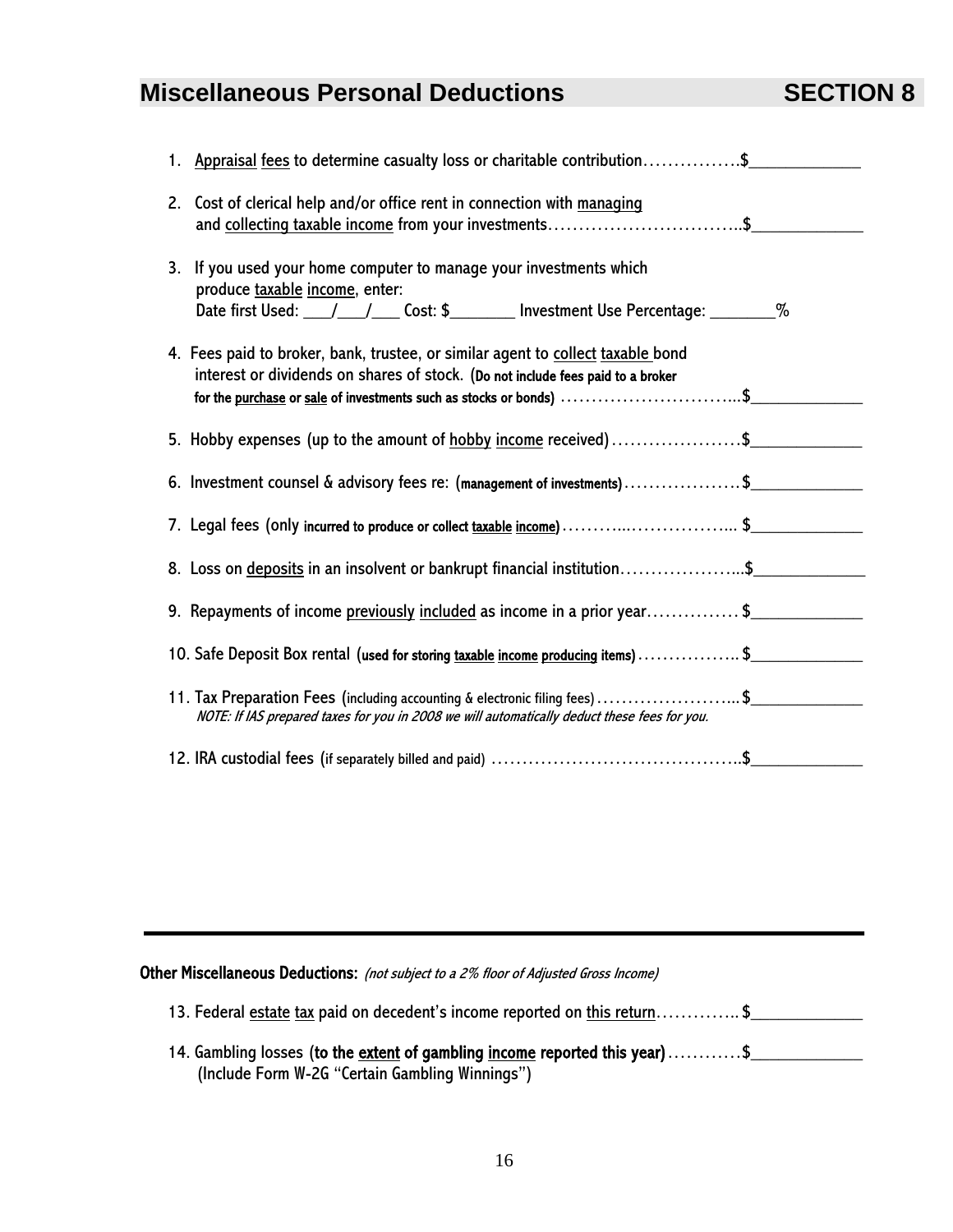|          | <b>Sole Proprietorship:</b><br>$\ast$<br>Non-Incorporated Business * Real Estate/Rental Investments go to page 22                                                                                                                                                                                                                                                                                                                                                                                       |  |  |  |  |
|----------|---------------------------------------------------------------------------------------------------------------------------------------------------------------------------------------------------------------------------------------------------------------------------------------------------------------------------------------------------------------------------------------------------------------------------------------------------------------------------------------------------------|--|--|--|--|
| 2.<br>3. | 1. Check Ownership of this business() Taxpayer () Spouse () Joint<br>Product or Service___________________                                                                                                                                                                                                                                                                                                                                                                                              |  |  |  |  |
|          | 6. Accounting Method: () Cash () Accrual () Other (specify)<br>7. Did you "actively & materially" participate in the operation of this business during<br>9. Did you sell or fully dispose of this business to an <i>unrelated</i> person during the past tax year?<br>() Yes () No Date Sold/Ended $\frac{1}{\sqrt{2}}$<br>10. If you sold any business property or equipment, complete worksheet on page (4).<br>11. Is your investment in this business 100% (i.e.: no money partners)? () Yes () No |  |  |  |  |
|          | Income: (Do not include state sales tax collected as income)<br>12. Gross Income or Sales (include amounts received from 1099-MISC)\$<br>13. Returns and allowances (refunds to customers) if included in Gross Income                                                                                                                                                                                                                                                                                  |  |  |  |  |
|          | Cost of Goods Sold "Product and Inventory" (if applicable):                                                                                                                                                                                                                                                                                                                                                                                                                                             |  |  |  |  |
|          | 14. Method used to value closing inventory:<br>() Cost () Lower of cost or market () Other (attach explanation)<br>15. Was there any change in determining quantities, costs, or valuations between opening and closing<br>inventory? $( )$ Yes $( )$ No $($ <i>If "Yes", attach explanation.)</i>                                                                                                                                                                                                      |  |  |  |  |
|          | 16. Inventory at Beginning of year <i>(if different from last year's closing inventory, explain)</i> \$                                                                                                                                                                                                                                                                                                                                                                                                 |  |  |  |  |
|          | 17. Purchases (your wholesale cost of items for resale to customers)\$<br>NOTE: Exclude inventory/products taken for personal use!<br>18. Cost of Labor (directly producing inventory. Do not include wages paid to yourself)\$                                                                                                                                                                                                                                                                         |  |  |  |  |
|          |                                                                                                                                                                                                                                                                                                                                                                                                                                                                                                         |  |  |  |  |
|          | 20. Inventory at End of year (your wholesale cost of items <i>unsold</i> as of December 31, 2008)\$                                                                                                                                                                                                                                                                                                                                                                                                     |  |  |  |  |
|          | callangerra Duainean Ingenna:                                                                                                                                                                                                                                                                                                                                                                                                                                                                           |  |  |  |  |

#### Miscellaneous Business Income:

21. Other Income (ex: federal/state gas tax credit/refund, state sales tax allowance) ...............\$

(Business operating expenses on next page…)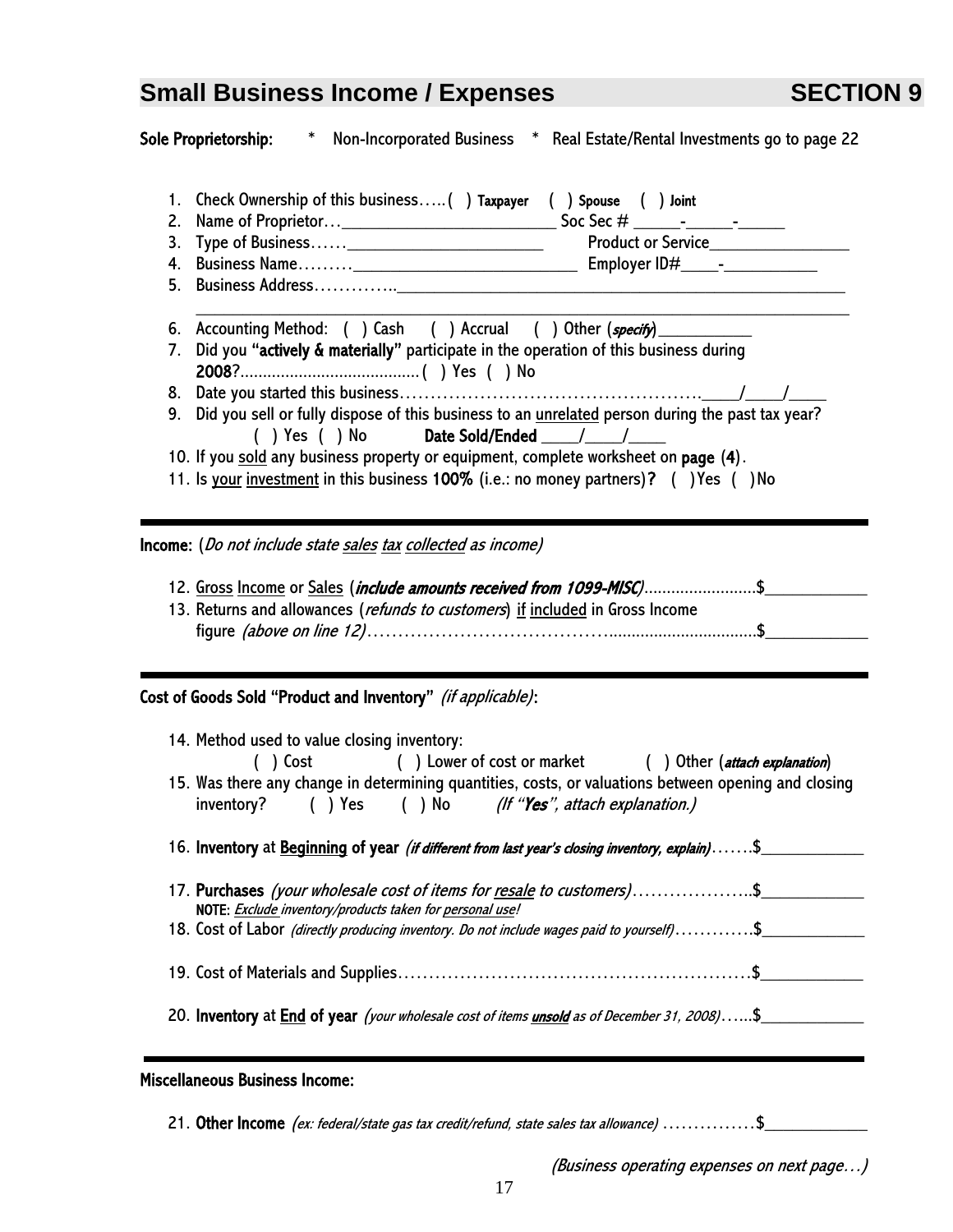### Business Operating Expenses:

| 24. Car and truck expenses: (complete Vehicle Worksheet on next page) >                           |  |
|---------------------------------------------------------------------------------------------------|--|
|                                                                                                   |  |
| 26. Depletion                                                                                     |  |
| 27. Equipment, Furniture, Machinery, or Tools: (complete Asset Worksheet page 20)                 |  |
|                                                                                                   |  |
| 29. Insurance (examples: Business Liability, Worker's Comp)\$                                     |  |
| 30. Interest:                                                                                     |  |
| Mortgage (paid to banks, on business property)\$<br>a.                                            |  |
| Other (examples: business loans, business credit cards)\$<br>b.                                   |  |
|                                                                                                   |  |
| 32. Office expenses (examples: letterhead, stationary, paper, pens)\$                             |  |
|                                                                                                   |  |
| 34. Rent or lease payments on:                                                                    |  |
|                                                                                                   |  |
| Other business property <i>(examples: office, storage, land)</i> \$<br>b.                         |  |
|                                                                                                   |  |
| 35. Repairs and maintenance (excluding vehicles)\$                                                |  |
| 36. Supplies (not included in 'inventory/cost of goods sold')\$                                   |  |
| 37. Taxes & Licenses: ('matching' payroll taxes, paid on behalf of employees)                     |  |
|                                                                                                   |  |
|                                                                                                   |  |
| C.                                                                                                |  |
| Tangible Business Property Taxes (paid to local city/county)\$<br>d.                              |  |
| e.                                                                                                |  |
| 38. Travel/Out of town <i>(airfare, lodging, rental cars, taxi)</i> \$                            |  |
|                                                                                                   |  |
| Number of days you were <i>out of town</i> 'overnight' on business) __________ <i>days</i><br>a.  |  |
| 40. Utilities (examples: electric, gas, water, heat; not from Home Office)\$                      |  |
|                                                                                                   |  |
|                                                                                                   |  |
| 43. Other Expenses:                                                                               |  |
| a.                                                                                                |  |
| b.                                                                                                |  |
| Cellular phone $($ _% used for business): 100% Cellular Fees =  \$<br>C.                          |  |
| Dues and business publications/subscriptions\$<br>d.                                              |  |
| <b>Education:</b><br>e.                                                                           |  |
| Tuition, Books; business related to maintain or improve existing business.                        |  |
| <u>Do not</u> include education expenses incurred <u>to start your business</u> \$ ______________ |  |
| f.                                                                                                |  |
|                                                                                                   |  |
| g.<br>h.                                                                                          |  |
|                                                                                                   |  |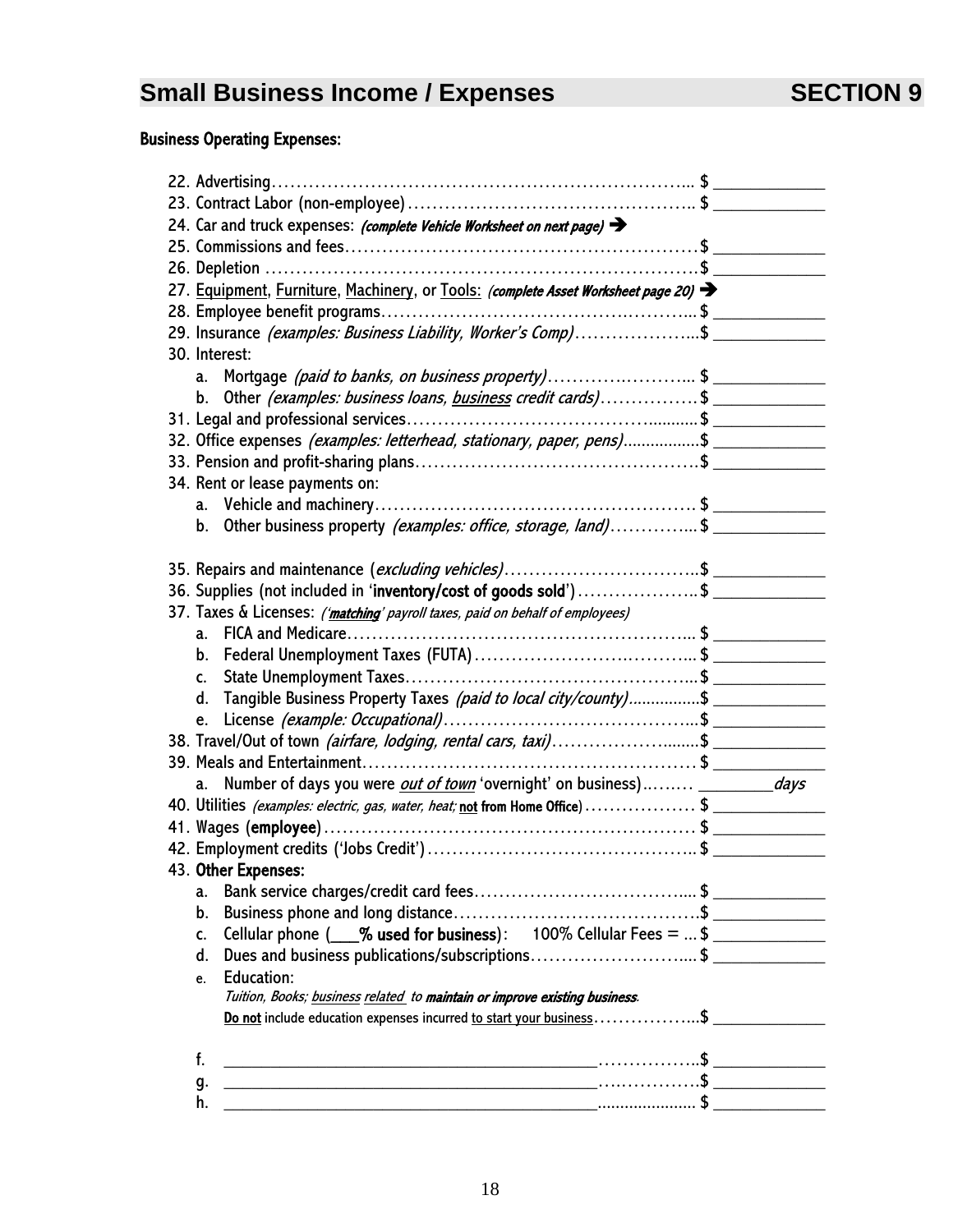#### Business Vehicle Expenses:

|                          |                                                                                             | Vehicle #1 | Vehicle #2 | Vehicle#3 |  |
|--------------------------|---------------------------------------------------------------------------------------------|------------|------------|-----------|--|
| 44.<br>45.<br>46.<br>47. |                                                                                             |            |            |           |  |
| 48.                      |                                                                                             |            |            |           |  |
| 49.                      |                                                                                             |            |            |           |  |
| 50.                      |                                                                                             |            |            |           |  |
| 51.                      |                                                                                             |            |            |           |  |
| 52.                      | Is another vehicle available for<br>personal use? <i>(circle one)</i> Yes / No     Yes / No |            |            | Yes / No  |  |
| 53.                      | Was the vehicle available for personal<br>use during 'off-duty' hours? Yes / No             |            | Yes / No   | Yes / No  |  |
| 54.                      | Was the vehicle used primarily by a<br>more than 5% owner or related person? Yes / No       |            | Yes / No   | Yes / No  |  |
| 55.                      | Did you use more than one vehicle at the<br>same time (as in a "fleet")                     |            |            |           |  |
| 56.                      | Is there evidence to support the business use claimed?Yes / No                              |            |            |           |  |
| 57.                      |                                                                                             |            |            |           |  |

### Actual Vehicle Expenses:

(\* Only complete #s 63 & 64 if using the "Standard Mileage Rate" per mile allowance)

|     |                                 | Vehicle #1 | Vehicle #2  | Vehicle #3               |
|-----|---------------------------------|------------|-------------|--------------------------|
| 58. |                                 |            | $\mathsf S$ |                          |
| 59. | Vehicle registration fees\$     |            | $\mathsf S$ |                          |
| 60. |                                 |            |             |                          |
| 61. |                                 |            |             |                          |
| 62. |                                 |            |             | _(yrs)<br>_(yrs) _______ |
|     |                                 |            |             |                          |
|     | *64. Interest paid on vehicle\$ |            | $\sim$      |                          |
| 65. |                                 |            |             |                          |
| 66. |                                 |            |             |                          |
| 67. |                                 |            |             |                          |
| 68. |                                 |            |             |                          |
| 69. |                                 |            |             |                          |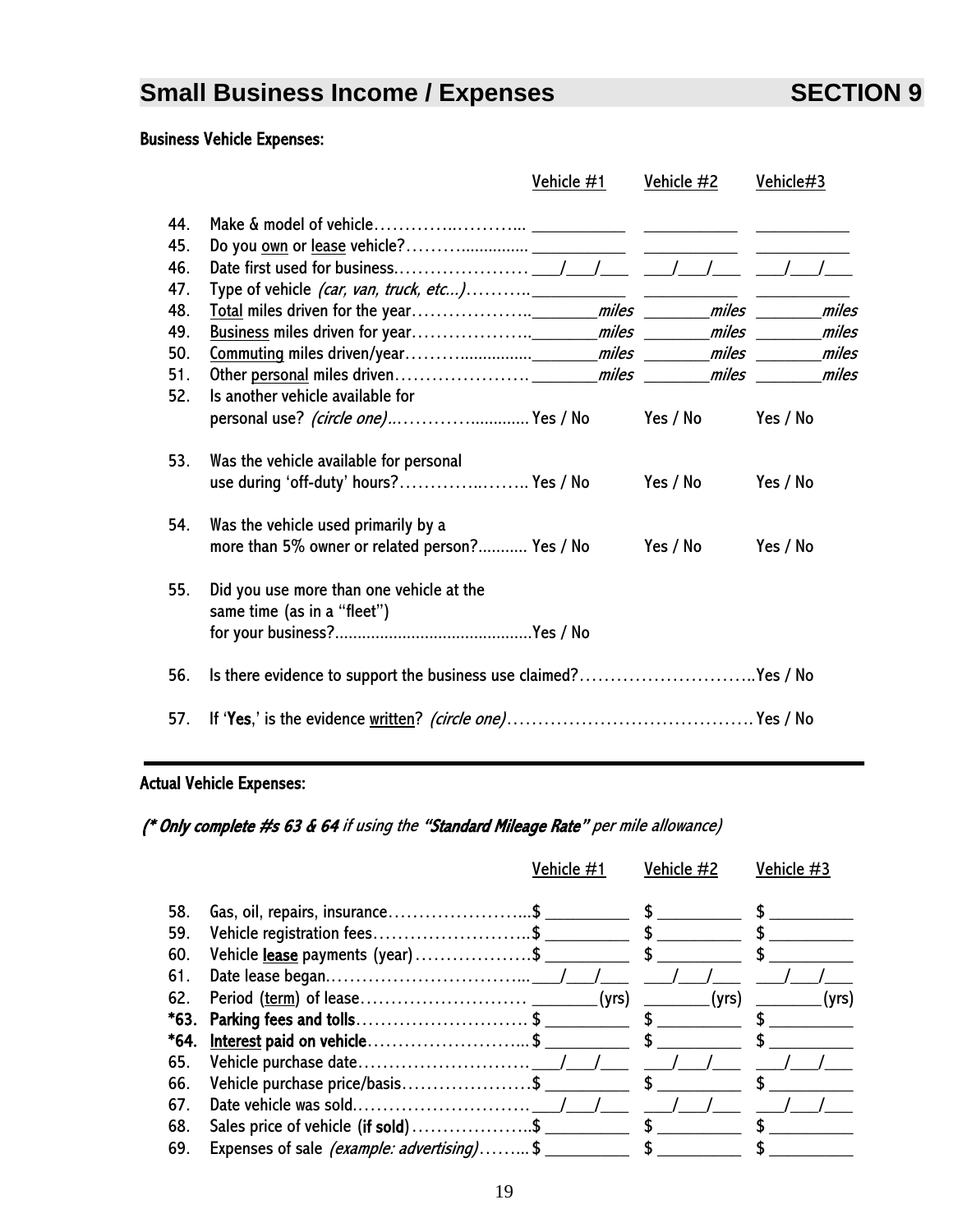#### Equipment and Other Assets Purchased for Business:

70. If you purchased any "assets" such as computers, software, office equipment, furniture, tools, or machinery for use in your business during the past year complete the following:

| <b>Date</b>       |        |        | Percent of           |
|-------------------|--------|--------|----------------------|
| <b>Purchased:</b> | Asset: | Price: | <b>Business use:</b> |
| /08               |        | \$     | %                    |
| /08               |        | S      | $\%$                 |
| /08               |        | \$     | $\%$                 |
| /08               |        | \$     | $\%$                 |
| /08               |        | \$     | $\%$                 |
| /08               |        | \$     | $\%$                 |
| /08               |        | \$     | $\%$                 |
| /08               |        | \$     | $\%$                 |
| /08               |        |        | $\%$                 |
| /08               |        | \$     | $\%$                 |
| /08               |        | \$     | $\%$                 |
| /08               |        | S      | $\%$                 |
| /08               |        | ፍ      | $\%$                 |
| /08               |        | \$     | $\%$                 |
| /08               |        | \$     | $\%$                 |

Note: If you converted personal property items to business use, under the heading 'Date Purchased,' indicate date when asset was first used for business and, under the heading 'Price', indicate fair market value of asset on date of first business use.

#### Business Use of Your Home:

71. Did you maintain an office in your home that was used regularly and exclusively for your business including administrative or management functions?

|  | ( ) Yes | ( ) No |
|--|---------|--------|
|  |         |        |

- 72. Was your office in home the **principal place** of business and used for any business purpose or for the storage of <u>inventory</u> or product samples? ( ) Yes ( ) No
- 73. Was your office in home the place where you **met** or **dealt** with your patients, clients, or customers in the normal course of your trade or business?

( ) Yes ( ) No

(If you answered 'Yes' to questions #71and #72, (or) #73, complete "Home Office Deductions for Business" on next page…)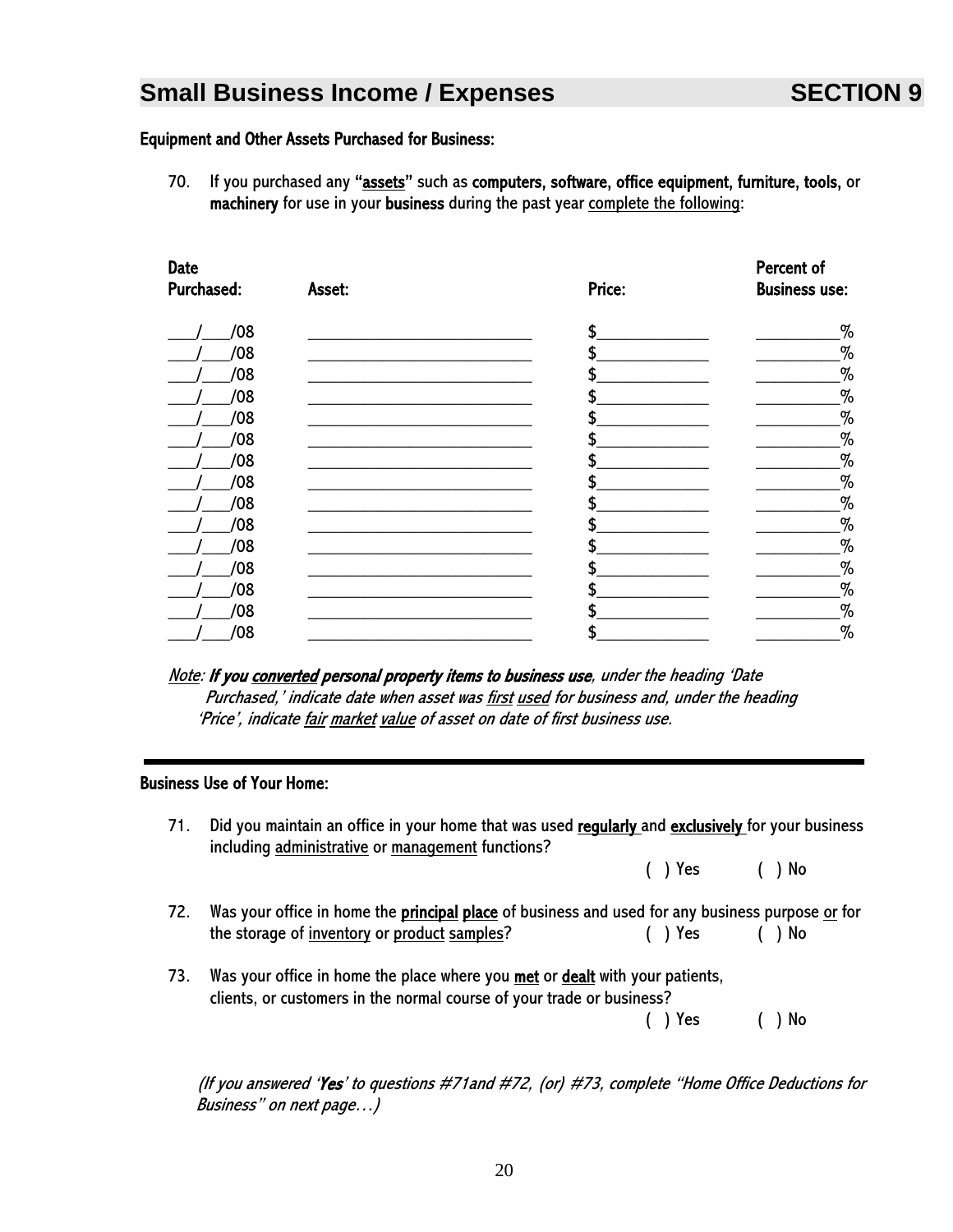### Home Office Deductions for Business:

| Was your home used for child day care business? () Yes () No                                                                                                                           |
|----------------------------------------------------------------------------------------------------------------------------------------------------------------------------------------|
|                                                                                                                                                                                        |
|                                                                                                                                                                                        |
|                                                                                                                                                                                        |
| weeks                                                                                                                                                                                  |
| What percent $(\%)$ of your gross business income is derived from the                                                                                                                  |
|                                                                                                                                                                                        |
|                                                                                                                                                                                        |
| "(a) Direct" Column = expenses that ONLY apply 100% to your Home Office<br>"(b) Indirect" Column $=$ expenses that benefit entire house including office<br>(a) Direct<br>(b) Indirect |
| Interest paid on first mortgage\$<br>$\frac{1}{2}$                                                                                                                                     |
| Interest paid on 2 <sup>nd</sup> mtg./home equity loans\$                                                                                                                              |
| Real Estate Taxes paid on home\$                                                                                                                                                       |
| $\frac{1}{2}$                                                                                                                                                                          |
|                                                                                                                                                                                        |
|                                                                                                                                                                                        |
| <b>Utilities</b> (electric, gas, water, & heat) \$                                                                                                                                     |
| <b>Rent</b> paid (during period of "office use" if partial year)\$<br>$\frac{1}{2}$                                                                                                    |
|                                                                                                                                                                                        |
|                                                                                                                                                                                        |
| $\frac{1}{2}$                                                                                                                                                                          |
|                                                                                                                                                                                        |
|                                                                                                                                                                                        |
|                                                                                                                                                                                        |
| Original Cost of home (purchase price + improvements made prior to office use). \$                                                                                                     |
|                                                                                                                                                                                        |

90. Home Improvements (that directly affect home office) made in 2008:

(Do not include costs for painting, maintenance, or repairs)

| Date: |     | Description: | Amount: |
|-------|-----|--------------|---------|
|       | /08 |              |         |
|       | /08 |              |         |
|       | /08 |              |         |
|       | /08 |              |         |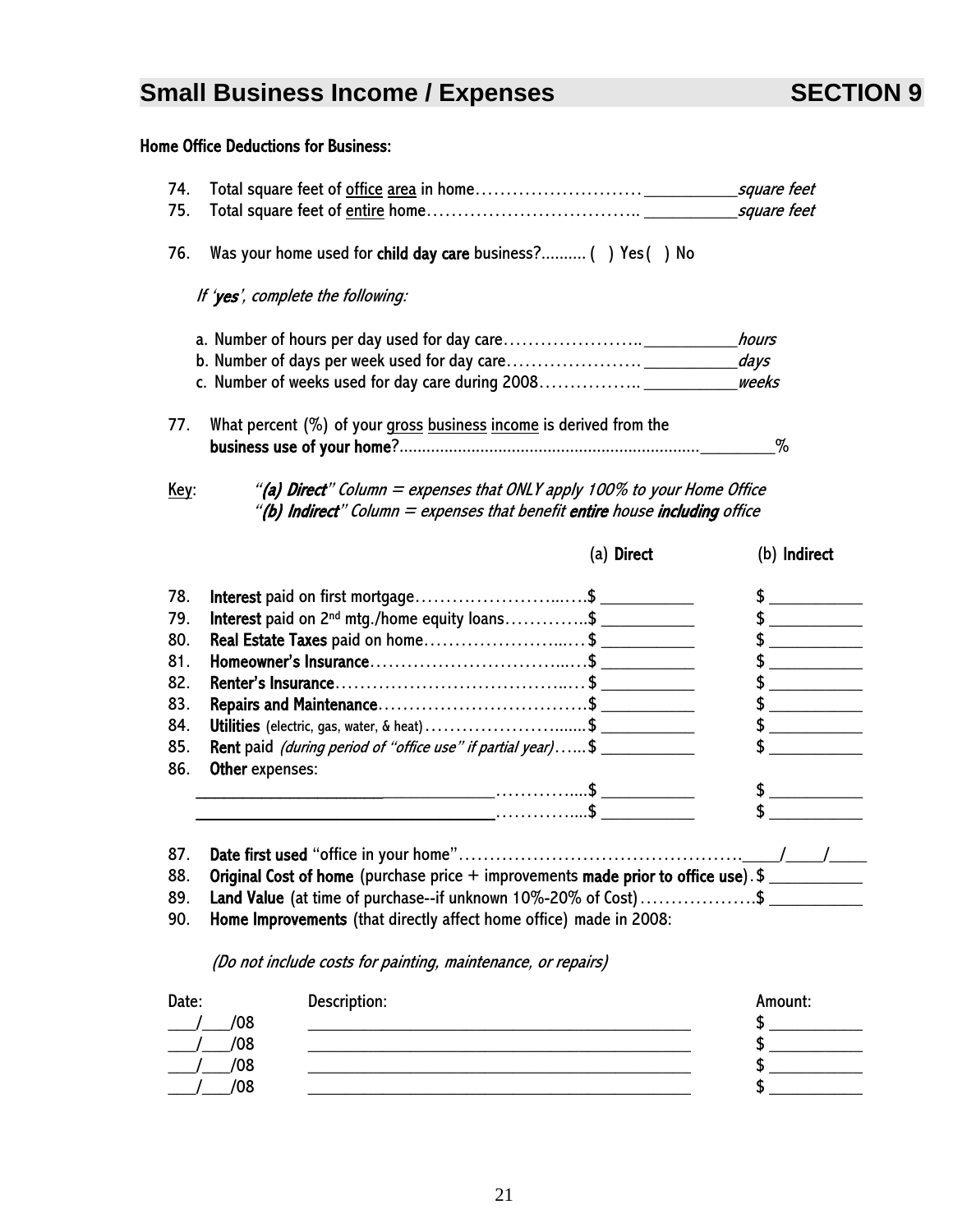# **Rental Property Income / Expenses SECTION 10**

### Type of Real Estate:

1. Description: (examples. Single family home, condo, duplex) and Property Address:

| A)               |                                                                                                   |            |                                          |                    |     |       |
|------------------|---------------------------------------------------------------------------------------------------|------------|------------------------------------------|--------------------|-----|-------|
| B)               |                                                                                                   |            |                                          |                    |     |       |
| C)               |                                                                                                   |            |                                          |                    |     |       |
| D)               |                                                                                                   |            |                                          |                    |     |       |
| 2.               |                                                                                                   |            |                                          |                    |     |       |
| 3.               |                                                                                                   |            |                                          |                    |     |       |
| 4.               |                                                                                                   |            |                                          |                    |     |       |
| 5.               | Did you actively & materially participate in the operation of                                     |            |                                          |                    |     |       |
| 6.               |                                                                                                   |            |                                          |                    |     |       |
|                  |                                                                                                   |            |                                          |                    |     |       |
| Income:          |                                                                                                   | (A)        | (B)                                      | $\left( 0 \right)$ | (D) |       |
|                  | 7. Rents received ( <i>total for year</i> ) \$                                                    |            | $$$ $\overline{\phantom{a} \phantom{a}}$ | $\frac{1}{2}$      |     |       |
| 8.               | Royalties received\$                                                                              |            |                                          |                    |     |       |
| <b>Expenses:</b> |                                                                                                   |            |                                          |                    |     |       |
|                  | 9. Advertising\$ _________                                                                        |            |                                          |                    |     |       |
|                  | 10. Auto Mileage (log required) ________ miles                                                    |            | <i>miles</i>                             | miles              |     | miles |
|                  | 11. Travel <i>(airfare, lodging)</i> \$                                                           |            |                                          |                    |     |       |
|                  | 12. Cleaning and maintenance\$                                                                    |            | $\frac{1}{2}$                            |                    |     |       |
|                  | 13. Commissions\$                                                                                 |            |                                          |                    |     |       |
|                  | 14. Insurance\$ ________                                                                          |            | $\frac{1}{2}$                            |                    |     |       |
|                  | 15. Legal & professional fees\$                                                                   |            |                                          |                    |     |       |
|                  | 16. Management fees\$                                                                             |            | \$                                       |                    |     |       |
|                  | 17. Mortgage interest\$                                                                           |            |                                          |                    |     |       |
|                  | 18. Other interest\$                                                                              |            |                                          |                    |     |       |
|                  | 19. Repairs <i>(fix items)</i> \$                                                                 |            |                                          |                    |     |       |
|                  | 20. Supplies\$                                                                                    |            |                                          |                    |     |       |
|                  | 21. Taxes <i>(real estate property)</i> \$                                                        |            |                                          |                    |     |       |
|                  | 22. Utilities\$                                                                                   |            | $\frac{1}{\sqrt{2}}$                     | \$                 |     |       |
|                  | 23. <u>Other:</u> (list)                                                                          |            |                                          |                    |     |       |
|                  | a.                                                                                                |            |                                          |                    |     |       |
|                  | b.                                                                                                |            |                                          |                    |     |       |
|                  |                                                                                                   |            |                                          |                    |     |       |
|                  | 24. Date first available for rent:                                                                | $\sqrt{1}$ |                                          |                    |     |       |
|                  | 25. Original purchase price:\$                                                                    |            |                                          |                    |     |       |
|                  | 26. Original land value:\$                                                                        |            |                                          |                    |     |       |
|                  | 27. Improvements made in 2008: (Examples: Construction, Additions, Carpet, Furniture, Appliances) |            |                                          |                    |     |       |
|                  | a. ___________________ ____/08 $\frac{4}{3}$ _________                                            |            |                                          |                    |     |       |
|                  | b. $/08$ \$                                                                                       |            |                                          |                    |     |       |
|                  |                                                                                                   | $/08$ \$   |                                          |                    |     |       |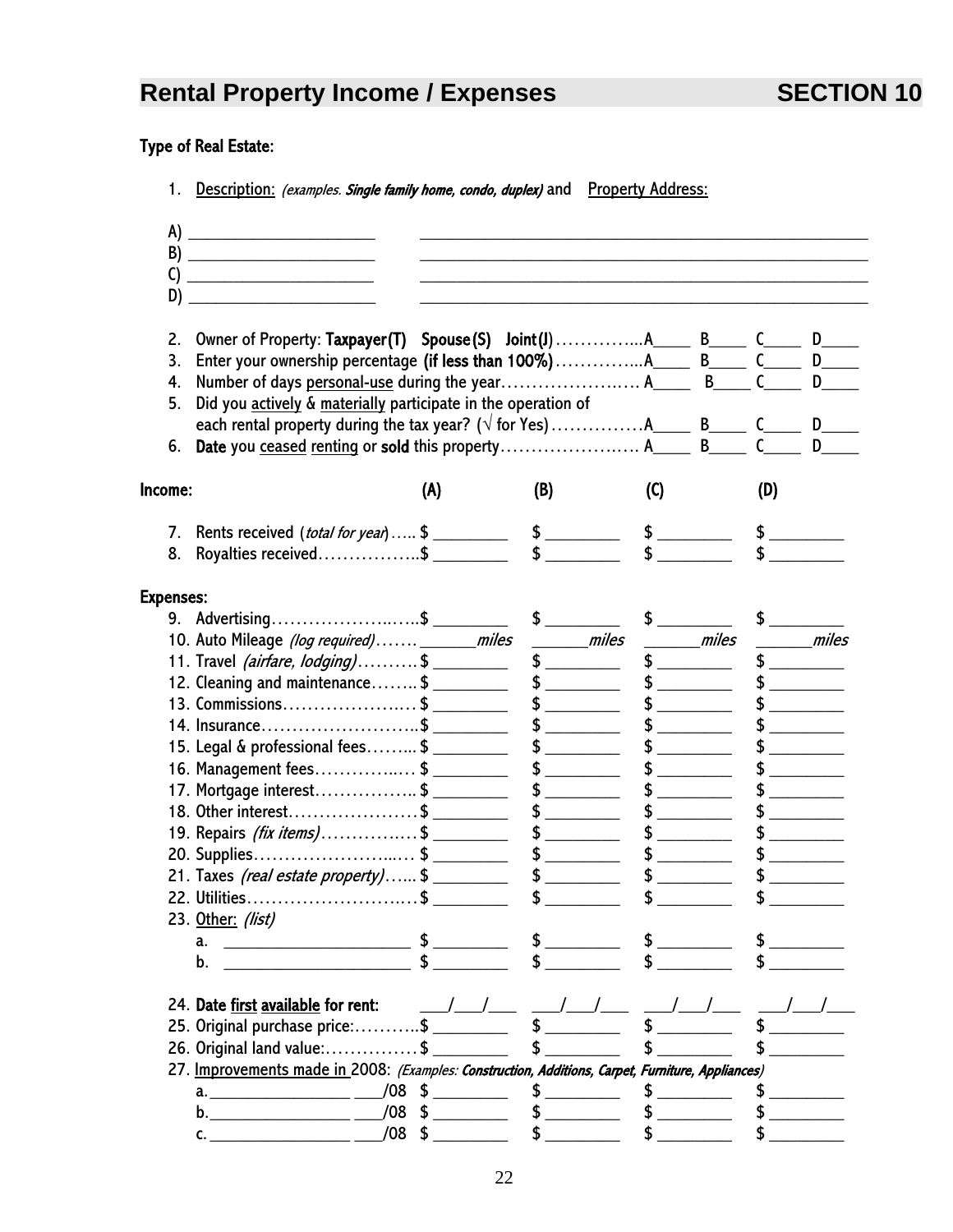## **Farm Income / Expenses SECTION 11**

| <b>A.</b> Name of proprietor:                   | Social Security #: |
|-------------------------------------------------|--------------------|
| <b>B.</b> Principal product (crop or activity): | Employer ID $\#$ : |

C. Accounting method: ( ) Cash ( ) Accrual

D. *Did you actively & 'materially participate' in operation of this business during 2008?...*( ) Yes ( ) No

Farm Income: (Report sales of livestock held for draft, breeding, sport, or dairy purposes on page 4)

| $\mathbf{1}$ . | Sales of livestock and other items you bought for <b>resale</b> \$                           |
|----------------|----------------------------------------------------------------------------------------------|
| 2.             | Cost or other basis of livestock & other items reported on line 1\$                          |
| 3.             |                                                                                              |
| 4.             | Total cooperative distributions from Form(s) 1099-PATR\$                                     |
| 5.             |                                                                                              |
| 6.             | Amount of Commodity Credit Corporation (CCC) loans received\$                                |
| 7.             | Amount of (CCC) loans forfeited or repaid with certificates\$                                |
| 8.             | a) Crop insurance proceeds & certain disaster payments received in 2008\$                    |
|                | b) Do you elect to defer insurance or payments received to year 2008?() Yes () No            |
| 9.             |                                                                                              |
| 10.            | Other income <i>(including federal &amp; state gasoline or fuel tax credit or refund)</i> \$ |

#### Farm Expenses:

| 11. Car/Truck <i>(list vehicle expenses on page 24)</i>     | 24. Pension/profit sharing\$         |
|-------------------------------------------------------------|--------------------------------------|
| 12. Chemicals\$                                             | 25. Rent or Lease:                   |
| 13. Conservation expenses\$                                 | a) Vehicles, equipment $\frac{1}{2}$ |
| 14. Custom hire (machine work) \$                           | b) Other (ex: land, animals)\$       |
| 15. Equipment/Machinery/certain Livestock (list on page 25) | 26. Repairs/maintenance\$            |
| 16. Employee benefit programs\$                             | 27. Seeds and plants\$               |
| 17. Feed purchased\$                                        | 28. Storage/warehousing\$            |
| 18. Fertilizers & lime\$                                    | 29. Supplies purchased\$             |
| 19. Freight & trucking\$                                    | 30. Taxes (excluding home)\$         |
| 20. Gasoline, fuel, & oil (for equipment) \$                | 31. Utilities (excluding home) \$    |
| 21. Insurance (ex: for equipment, liability)\$              | 32. Veterinary, breeding, meds. \$   |
| 22. Interest:                                               | 33. Other expenses:                  |
| a) Mortgage <i>(excluding home)</i> \$                      |                                      |
| b) Other (ex: business loans, equipment)\$                  | b)                                   |
| 23. Labor hired (wages/commissions)\$                       |                                      |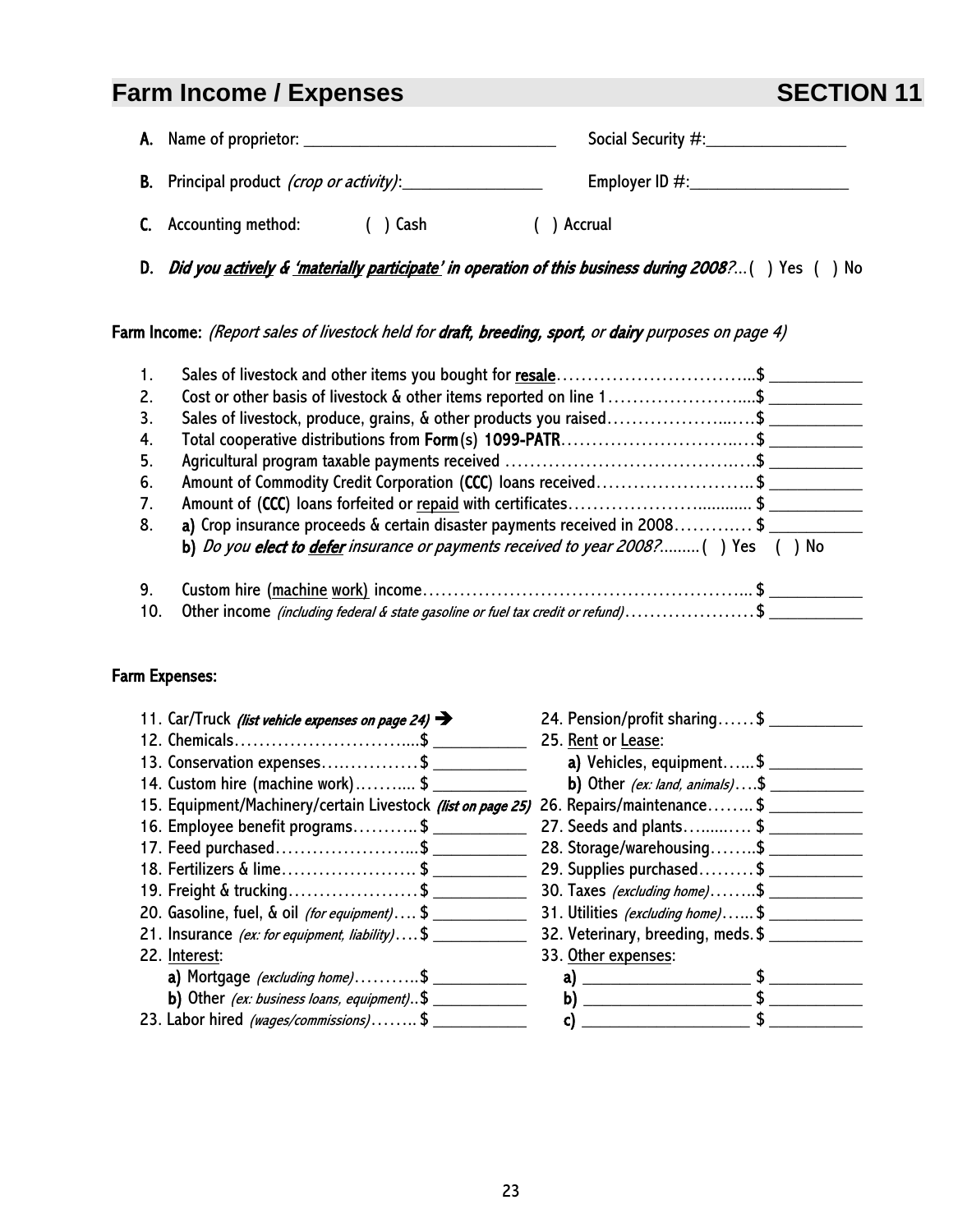# **Farm Income / Expenses** SECTION 11

### Farm Vehicle Expenses:

|            |                                                                                                                 | Vehicle #1 | <u>Vehicle <math>#2</math></u> | Vehicle #3 |  |
|------------|-----------------------------------------------------------------------------------------------------------------|------------|--------------------------------|------------|--|
| 34.<br>35. |                                                                                                                 |            |                                |            |  |
| 36.        |                                                                                                                 |            |                                |            |  |
| 37.        |                                                                                                                 |            |                                |            |  |
| 38.        |                                                                                                                 |            |                                |            |  |
| 39.<br>40. |                                                                                                                 |            |                                |            |  |
| 41.        |                                                                                                                 |            |                                |            |  |
| 42.        | Is another vehicle available for                                                                                |            |                                |            |  |
|            | personal use? <i>(circle one)</i> Yes / No     Yes / No                                                         |            |                                | Yes / No   |  |
| 43.        | Was the vehicle available for personal<br>use during 'off-duty' hours? Yes / No                                 |            | Yes / No                       | Yes / No   |  |
| 44.        | Was the vehicle used primarily by a                                                                             |            |                                |            |  |
|            | more than 5% owner or related person?Yes / No                                                                   |            | Yes / No                       | Yes / No   |  |
| 45.        | Did you use more than one vehicle at the<br>same time (as in a "fleet")<br>for your farming operation? Yes / No |            |                                |            |  |
| 46.        | Is there evidence to support the farm business use claimed?Yes / No                                             |            |                                |            |  |
| 47.        |                                                                                                                 |            |                                |            |  |

### Actual Vehicle Expenses:

(\* Only complete #s 53 & 54 if using the "Standard Mileage Rate" per mile allowance)

|            |                                                               | Vehicle #1 | Vehicle #2                  | Vehicle #3 |
|------------|---------------------------------------------------------------|------------|-----------------------------|------------|
| 48.<br>49. | Gas, oil, repairs, insurance\$<br>Vehicle registration fees\$ |            | $\mathsf S$<br>$\mathbf{s}$ |            |
| 50.        | Vehicle <u>lease</u> payments (year)\$ ____________           |            |                             |            |
| 51.        |                                                               |            |                             |            |
| 52.        |                                                               |            | (yrs)                       | (yrs).     |
| *53.       |                                                               |            |                             |            |
| *54.       | Interest paid on vehicle\$                                    |            |                             |            |
| 55.        |                                                               |            |                             |            |
| 56.        |                                                               |            |                             |            |
| 57.        |                                                               |            |                             |            |
| 58.        |                                                               |            |                             |            |
| 59.        | Expenses of sale (example: advertising)\$                     |            | $\mathsf{s}$                |            |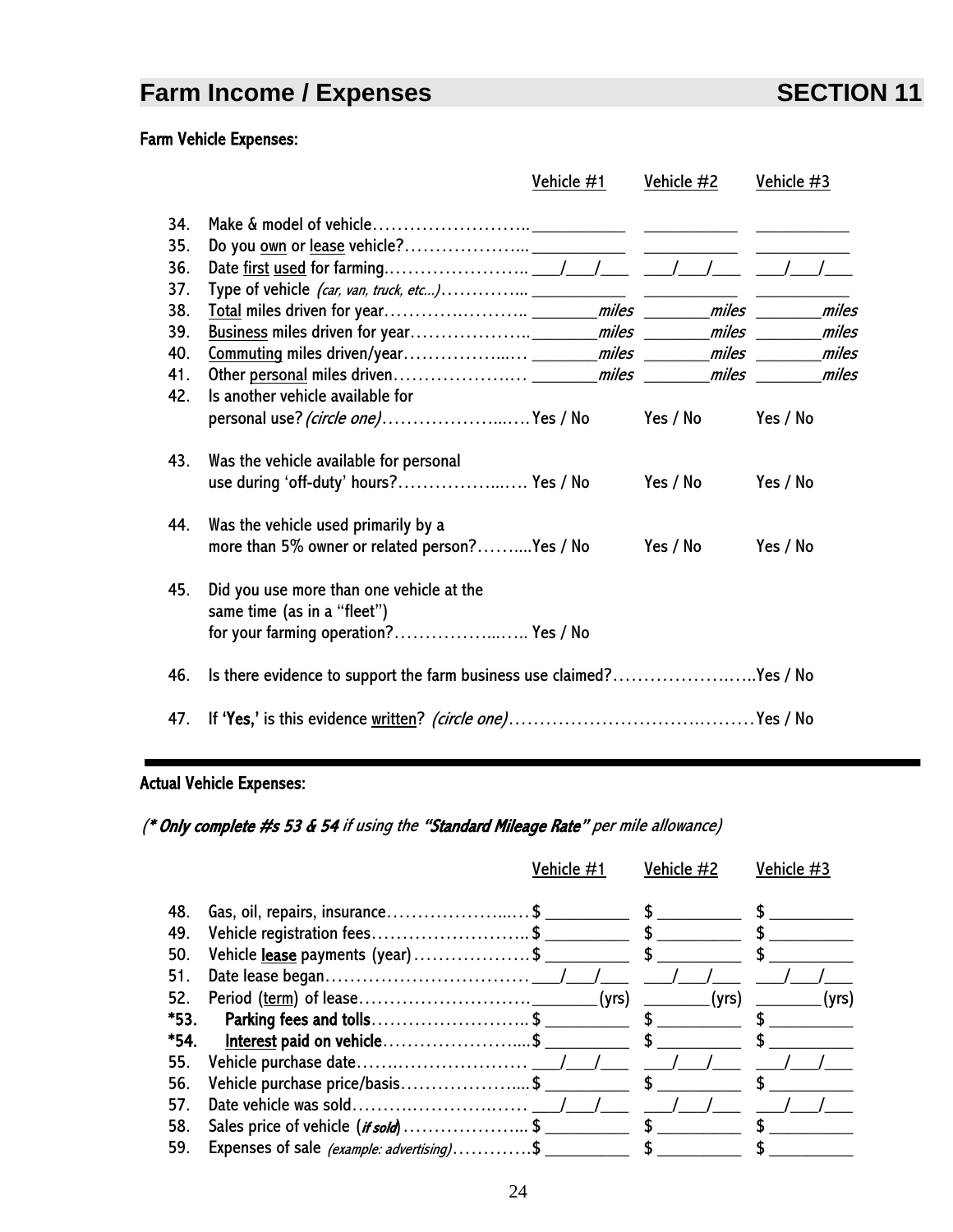#### Equipment and Other Assets Purchased for Farm:

60. If you purchased any farm "assets" such as equipment, machinery, tractors, farm buildings, or barns during the past year complete the following:

| <b>Date</b><br><b>Purchased:</b> | Price:<br>Asset: |   | Percent of<br><b>Business Use:</b> |
|----------------------------------|------------------|---|------------------------------------|
| /08                              |                  | S | $\%$                               |
| /08                              |                  |   | $\%$                               |
| /08                              |                  |   | $\%$                               |
| /08                              |                  |   | $\%$                               |
| /08                              |                  |   | $\%$                               |
| '08                              |                  |   | $\%$                               |
| /08                              |                  |   | $\%$                               |
| Ό8                               |                  |   | $\%$                               |

## **College Expenses & Additional Comments SECTION 12**

- 1. Amount of student loan interest paid during 2008 (Higher Education)…….\$
- 2. Amount of "qualified" college tuition expenses paid for or on behalf of taxpayer, spouse, or dependent during 2008 (Books: "N/A") (Re: Hope Credit/Lifetime Learning Credit, Tuition Deduction, etc...):

| Student:_______________________    |                                            |  |
|------------------------------------|--------------------------------------------|--|
| Student:__________________________ |                                            |  |
| Student:__________________________ | Date of Freshman Year: 11.12000 Tuition:\$ |  |
|                                    |                                            |  |
|                                    |                                            |  |

#### Additional Information and Comments:

Use the following lines to provide additional information that might be pertinent to this tax year. Please be as specific as possible:

\_\_\_\_\_\_\_\_\_\_\_\_\_\_\_\_\_\_\_\_\_\_\_\_\_\_\_\_\_\_\_\_\_\_\_\_\_\_\_\_\_\_\_\_\_\_\_\_\_\_\_\_\_\_\_\_\_\_\_\_\_\_\_\_\_\_\_\_\_\_\_\_\_\_\_ \_\_\_\_\_\_\_\_\_\_\_\_\_\_\_\_\_\_\_\_\_\_\_\_\_\_\_\_\_\_\_\_\_\_\_\_\_\_\_\_\_\_\_\_\_\_\_\_\_\_\_\_\_\_\_\_\_\_\_\_\_\_\_\_\_\_\_\_\_\_\_\_\_\_\_ \_\_\_\_\_\_\_\_\_\_\_\_\_\_\_\_\_\_\_\_\_\_\_\_\_\_\_\_\_\_\_\_\_\_\_\_\_\_\_\_\_\_\_\_\_\_\_\_\_\_\_\_\_\_\_\_\_\_\_\_\_\_\_\_\_\_\_\_\_\_\_\_\_\_\_ \_\_\_\_\_\_\_\_\_\_\_\_\_\_\_\_\_\_\_\_\_\_\_\_\_\_\_\_\_\_\_\_\_\_\_\_\_\_\_\_\_\_\_\_\_\_\_\_\_\_\_\_\_\_\_\_\_\_\_\_\_\_\_\_\_\_\_\_\_\_\_\_\_\_\_